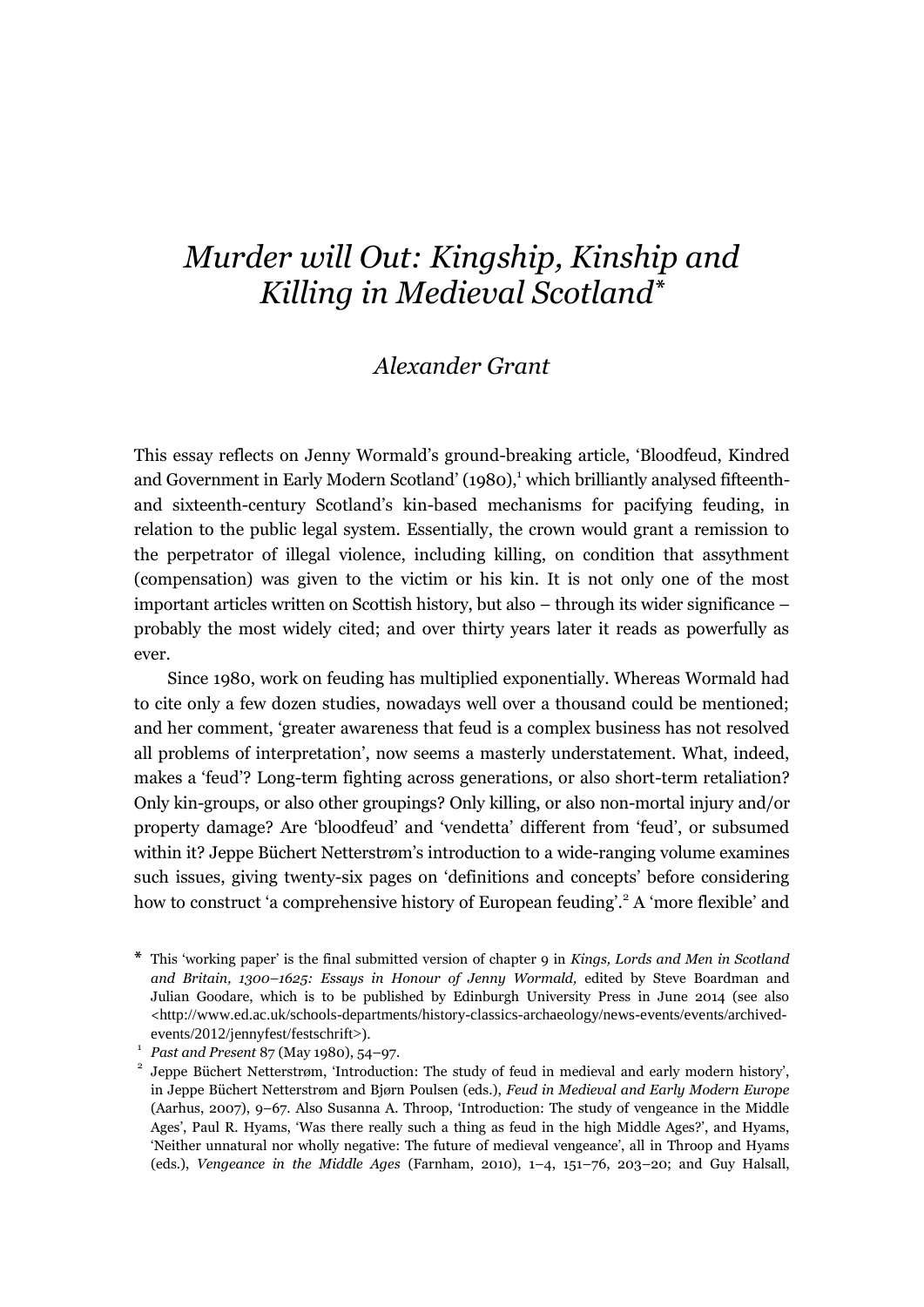'broader' definition is preferable, he argues, so that 'long-standing bloodfeuds between Icelandic peasants might then be placed on the same continuum as bloodfeuds between Scottish or Friulian aristocrats as well as the feuds between Franconian noblemen that were not primarily bloodfeuds'. Meanwhile:

Edward Muir has tried to place Renaissance Friuli on a spectrum of European feuding societies. At the one end … 'might be medieval England, where royal justice stamped out blood feuds earlier than in any other kingdom, and at the other modern Albania, where governments have hardly touched the endemic tribal feuds in the mountains … Friuli in the Renaissance came closer to the Albanian than the English end of the spectrum'. It is [Netterstrøm's] opinion … that an effort to place the feuding societies of medieval and early modern Europe on this sort of spectrum may provide a constructive starting point for further comparison.<sup>3</sup>

That 'England–Albania spectrum' is Jenny Wormald's concept:<sup>4</sup> so 'Bloodfeud, Kindred and Government' now provides a blueprint for taking the subject forward.

Presumably this would employ the flexible and broad Scottish concept of feud, as defined by the estates in 1598: 'all feuds are one of these three natures, namely: that there is either no slaughter upon neither side, or slaughter upon one side only, or else slaughter upon both sides'.<sup>5</sup> Thus Scottish 'feud' was not necessarily deadly; it included un-friendliness or enmity – as when the duke of Rothesay's council of 1399 promised 'loyal counsel … not having eye for feud nor friendship'.<sup>6</sup> As for length, Keith Brown's analysis of 365 feuds between 1573 and 1625 shows that 75 per cent were shorter than five years,<sup>7</sup> and Steve Boardman's study of late medieval feuding indicates much the same.<sup>8</sup> Also, though compensation for death went to the victim's kindred, feuding usually involved 'friends and part-takers' too.<sup>9</sup>

<sup>&#</sup>x27;Violence and society in the early medieval West: An introductory survey', in Guy Halsall (ed.), *Violence and Society in the Medieval West* (Woodbridge, 1998), 1–45.

<sup>3</sup> Netterstrøm, 'Study of feud', 66–7; Edward Muir, *Mad Blood Stirring: Vendetta and Factions in Friuli during the Renaissance* (Baltimore, Md., 1993), 275.

<sup>4</sup> Wormald, 'Bloodfeud', 56–7 (acknowledged by Muir and Netterstrøm).

<sup>5</sup> RPS, 1598/6/2 ('nather' in the original; rendered as 'either' in the RPS translation, which I have amended).

 $6$  *Ibid.*, 1399/1/3. Rothesay was lieutenant for his father Robert III. This is the earliest recorded use of the term in Scotland: *Dictionary of the Older Scottish Tonque* (<http//www.dsl.ac.uk>), s.v. 'fede'.

<sup>7</sup> Keith M. Brown, *Bloodfeud in Scotland, 1573–1625: Violence, Justice and Politics in an Early Modern Society* (Edinburgh, 1986), 277–9. 21% lasted 2–5 years, 17% 5–20 years, and only 8% more than 20 years. Almost half the 253 feuds for which details survive were not mortal (27% no bloodshed, 22% just bodily assault).

<sup>&</sup>lt;sup>8</sup> Stephen I. Boardman, 'Politics and the Feud in Late Mediaeval Scotland' (St Andrews University Ph.D. thesis, 1989: <http://hdl.handle.net/10023/504>).

<sup>9</sup> Wormald, 'Bloodfeud', 68–71. For individual feuds, Brown, *Bloodfeud*, chapters 4, 6; Boardman, 'Politics and the Feud', chapters 4, 6–8; Jackson W. Armstrong, 'The "fyre of ire kyndild" in the fifteenth-century Scottish Marches', in Throop and Hyams (eds.), *Vengeance in the Middle Ages*, 51–84.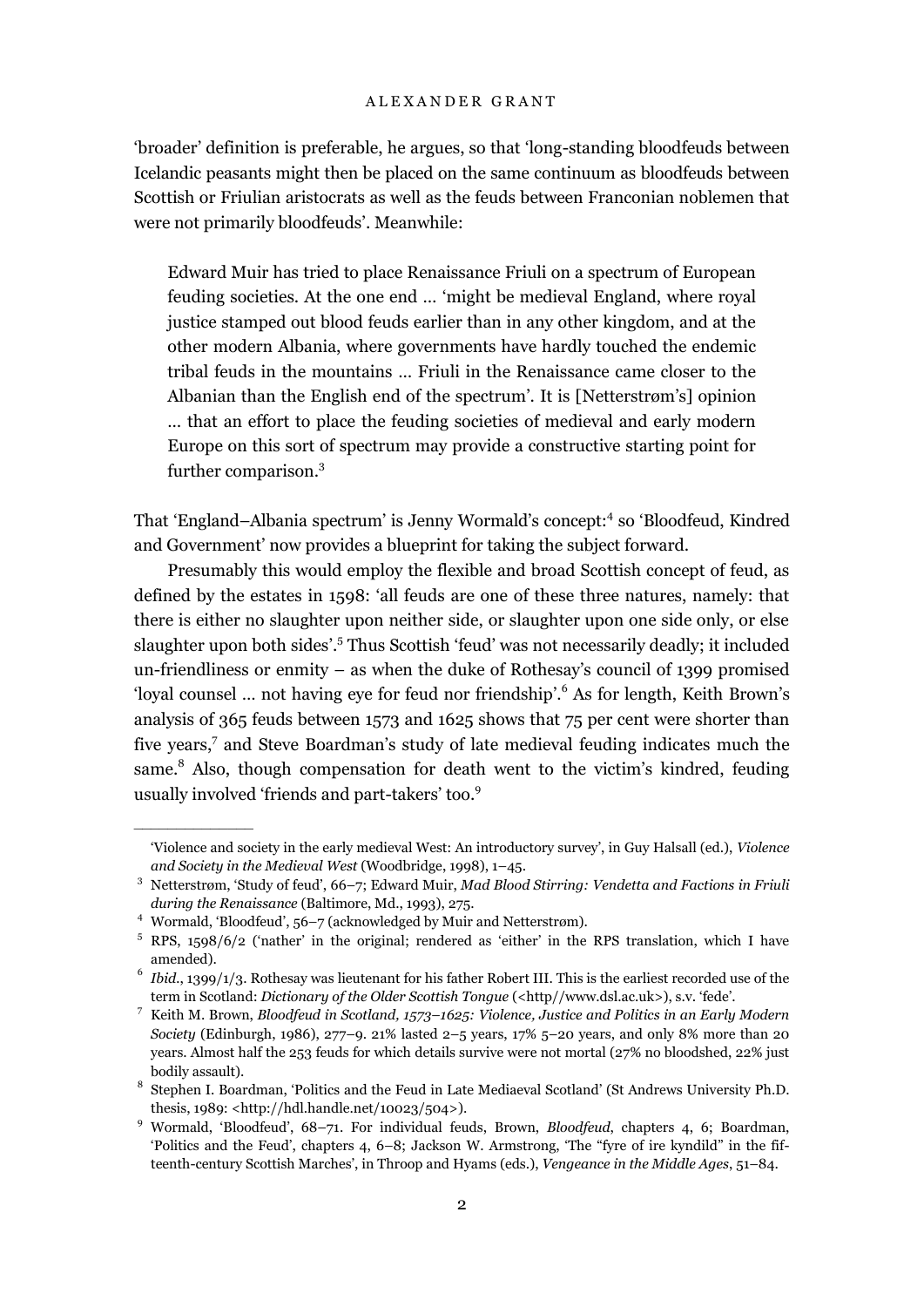#### MURDER WILL OUT

Wormald's article, however, is essentially about the pacification of feud – for which she drew upon social anthropology, especially Max Gluckman's 1955 essay 'Peace in the Feud'.<sup>10</sup> Gluckman argued that fear of feuding powerfully inhibited its unlimited escalation, because as a feud expanded many of the participants came to realise the wider threat, especially to their own interests. Consequently, feuds eventually generated a strong desire for pacification, pressurising the protagonists into ceasing hostilities and agreeing settlements: 'peace in the feud'. Though not unchallenged,<sup>11</sup> this makes broad sense. And recently the behaviourist Christopher Boehm has proposed a similar argument, highlighting two opposing human instincts: to retaliate – for both affection and honour – when a loved one is hurt or killed; but to compromise and pacify if the wider group's interests are threatened.<sup>12</sup> However, the consequent ambivalences and dilemmas became increasingly problematic as human groupings became bigger and more complex, making feud pacification far from straightforward: feuds could 'involve a long series of lethal exchanges'.<sup>13</sup> Boehm's feud seems less peaceful than Gluckman's.

Another, less functionalist, aspect should be added: the 'holy'. In a study of German justice, the legal/cultural historian Wolfgang Schild argues that pre-Christian Germanic peoples had 'a demonic-magic conception of the world', in which a kin's (mythical) ancestor was a 'demonically holy' figure who bequeathed his holiness to his collective kindred. Consequently, when a kin member was killed, the 'rage that led to vengeance' had three reasons: that the kin's 'holy power' was weakened, which only revenge could rectify; that tolerating the initial killing meant the kin was cowardly, which also stimulated revenge; and that if no vengeance were taken, the dead kinsman might return as a ghost to take it himself, and also to punish negligent relatives (as in *Hamlet*).<sup>14</sup> Since the sense of ancestral 'holiness' is another long-established instinct, this adds a significant extra dimension to Boehm's arguments.

However, Boehm's quasi-Weberian statements that collective pacification operated only when 'strong authority at the political centre' was absent, and that kingdoms, as they emerge, 'develop sufficient coercive power … that feuds can be coercively suppressed by the leader, rather than merely being arbitrated',<sup>15</sup> might raise eyebrows. Yet, as Rees Davies remarked, 'feud as an organised and recognized institution is largely a phenomenon of the stateless society'.<sup>16</sup> Collective pacification mechanisms are far older than central coercive ones, and form the background against which the latter devel-

<sup>10</sup> Max Gluckman, 'The peace in the feud', *Past and Present* 8 (Nov. 1955), 1–14; also in his *Custom and Conflict in Africa* (Oxford, 1955).

<sup>&</sup>lt;sup>11</sup> Brown refers to 'Gluckman's ... sanitised bloodfeud' (*Bloodfeud*, 2), while Netterstrøm suggests he 'perhaps understat[ed] the violent elements in feuding' ('Study of feud', 9); and see their references to post-Gluckman anthropologists.

<sup>&</sup>lt;sup>12</sup> Christopher Boehm, 'The natural history of blood revenge', in Netterstrøm and Poulsen (eds.), *Feud in Medieval and Early Modern Europe*, 189–203.

<sup>13</sup> *Ibid*., 200.

<sup>&</sup>lt;sup>14</sup> Wolfgang Schild, 'Penal law as a phenomenon of the history of ideas', in Christoph Hinckeldey (ed.), *Criminal Justice through the Ages* (Rothenburg, 1981), 30–45, at pp. 39–42.

<sup>&</sup>lt;sup>15</sup> Boehm, 'Natural history of blood revenge',  $202-3$ .

<sup>&</sup>lt;sup>16</sup> R. R. Davies, 'The survival of the bloodfeud in medieval Wales', *History* 54 (1969), 338–57, at p. 341.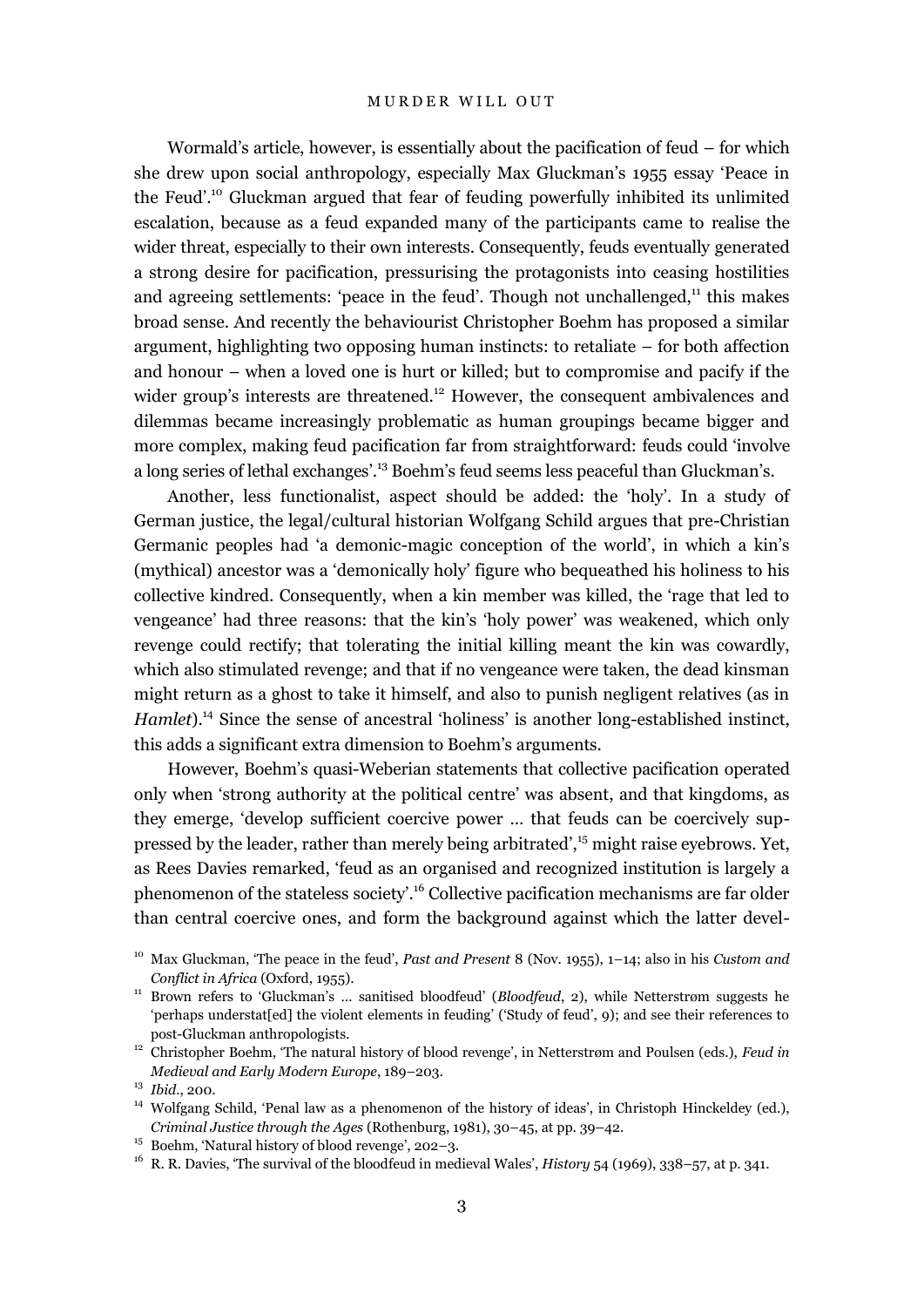oped – as in medieval and early modern Europe, when, as Wormald said about Scotland, 'the question of interaction between public and private [feud-based] justice is at its most problematic'.<sup>17</sup> Her analysis naturally highlighted 'the justice of the feud'<sup>18</sup> in relation to the traditional concept of 'the justice of the state'. But in human history feud justice is age-old, whereas state justice is relatively new. Accordingly, since the 'new' is commonly a bigger factor in change than the 'old', my reflections are angled towards the justice of the state.

I

In the first half, these reflections are on the wider context – beginning in modern Saudi Arabia. Its legal system applies Islamic *shari'a* law, whereby, with deliberate homicide, the victim's head of kin can either impose the death penalty on the perpetrator, or remit it and accept  $diyya$  (blood-money).<sup>19</sup> Thus the justice of the feud still operates – which impinged on Western consciousness in 1997 after an Australian nurse, Yvonne Gilford, was murdered there.<sup>20</sup> Two British colleagues were accused, and confessed in prison; one was sentenced to death, the other to 500 lashes. Westerners' reactions were mixed. Some (favouring the death penalty) accepted Saudi justice; but many vehemently condemned the judgement because the confessions appeared forced. That point was technically irrelevant under the Saudi system, however – and the only way to prevent the execution was for Gilford's brother to accept *diyya*. He initially refused,<sup>21</sup> but was persuaded to agree, and \$1.2 million (*c*.£750,000) blood-money was paid, allegedly by British defence contractors. The execution and the lashes were cancelled, and the defendants were released in 1998.

The case highlights that fundamental instinct for revenge. Gilford's mother said 'murder the nurses if they murdered my daughter', $22$  and her brother's wife wished 'the killers should go through what my sister-in-law went through'.<sup>23</sup> This attitude is unsurprising: the second quotation is from a newspaper article examining how, across the West, 'the appeal of retribution is increasing, not in the style of the vendetta … but along the more limited Biblical lines of an eye for an eye'.<sup>24</sup> Thus, in a sense, the state

<sup>17</sup> Wormald, 'Bloodfeud', 57.

<sup>&</sup>lt;sup>18</sup> *Ibid.*, 56ff. (used 27 times in all); a preferable formulation to Gluckman's 'peace in the feud'.

<sup>19</sup> Rudolph Peters, *Crime and Punishment in Islamic Law* (Cambridge, 2005), 38–53, 142–90.

<sup>&</sup>lt;sup>20</sup> Robert J. Meadows, *What Price for Blood?* (San Francisco, Calif., 2000); C. R. Pennell, 'Law as a cultural symbol: The Gilford murder case and the presentation of Saudi justice', *International Journal of Human Rights* 10 (2006), 121–42; Hossein Esmaeili and Jeremy Gans, 'Islamic law across cultural borders: The involvement of Western nationals in Saudi murder trials', *Denver Journal of International Law and Policy* 28 (1999–2000). *The Times Digital Archive* also provides a useful account (search for 'Gilford' +'Parry'+'McLaughlan' between Dec. 1996 and June 1999).

<sup>&</sup>lt;sup>21</sup> Though opposing the death penalty, if the defendant were guilty he wanted her punished, preferably by a long prison sentence – which was not possible under *shari'a* law.

<sup>22</sup> Pennell, 'Law as a cultural symbol', 135, citing *Daily Mail*, 23 Aug. 1997.

<sup>23</sup> Jack O'Sullivan, 'Wanted: but dead or alive?', *Independent*, 4 June 1997: <http://www.independent.co.uk /news/1254029.html>, accessed 1 June 2013).

<sup>&</sup>lt;sup>24</sup> *Ibid.*: highlighting the USA's 'Federal Victims and Witness Protection Act', 1982, by which increasingly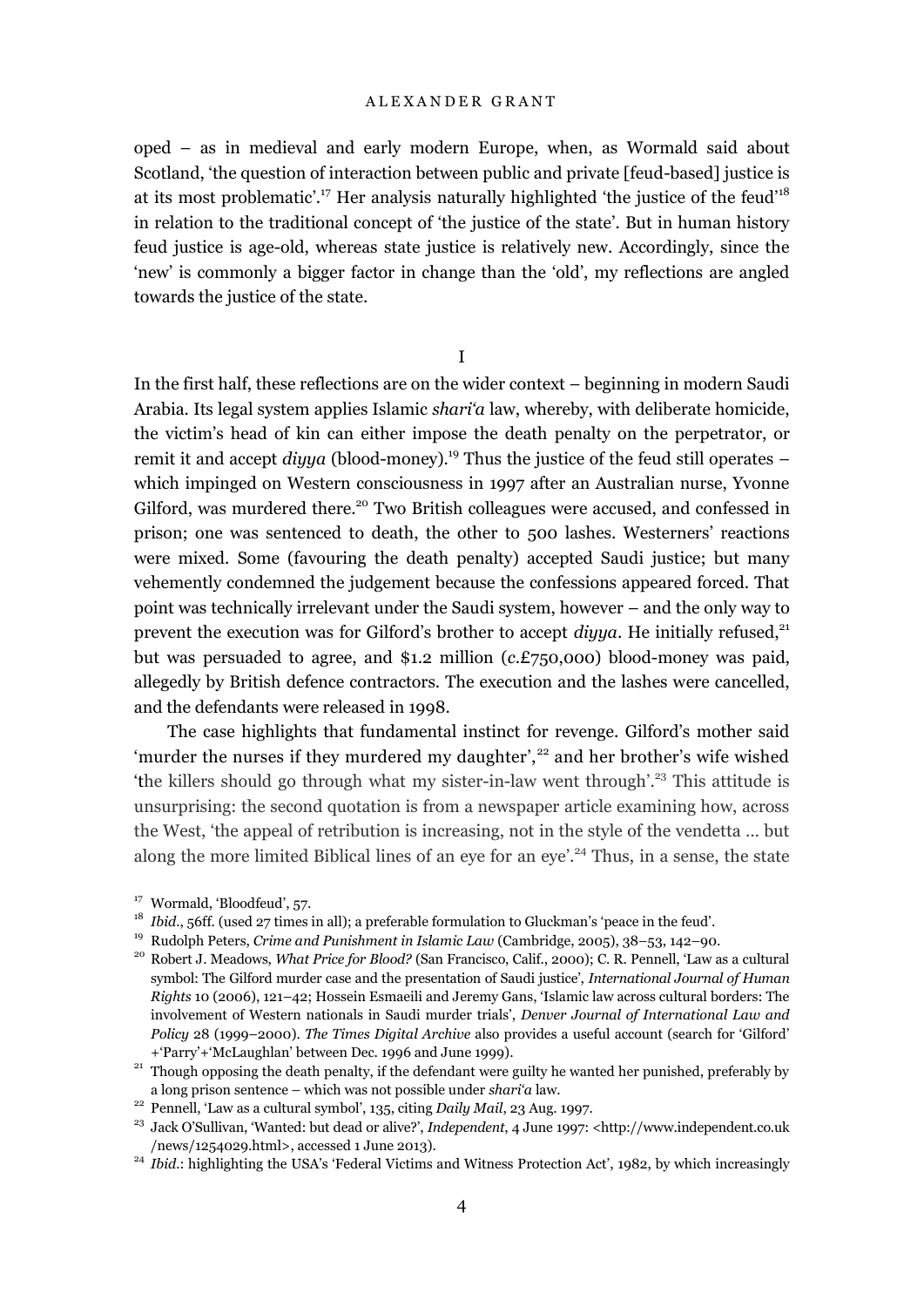#### MURDER WILL OUT

has replaced the kin-group as the agency of retributive punishment (often too lenient for victims' families). However, in Saudi Arabia the prosecutor is the victim's head of kin, not a state official. Also, though judges determine whether the accusation is valid, if it is, the accuser determines the accused's fate: *diyya* or death. That kindred role is typical of feud justice, but the state is not excluded: it is there in an enabling capacity, and has one executive function, for if *diyya* is refused, a public executioner carries out the death sentence. $^{25}$  So the state could be seen as employing and maintaining the justice of the feud, under *shari'a* law; there is no conflict between 'state' and 'feud' justice.

Now, *shari'a* law derives from the Qur'an (seventh century) and Hadiths ('traditions'; ninth century), as interpreted by scholars over subsequent centuries, and the continuities are strong in Saudi Arabia.<sup>26</sup> *Diyya* originates in one passage in the Qur'an enjoining compassion instead of eye-for-eye retaliation, and another in the Hadiths indicating that a man's blood-money should be 100 camels.<sup>27</sup> That is still the Saudi Arabian benchmark – and in 2011 *diyya* for deliberate homicide was raised from 110,000 ryals to 400,000 ( $c.\text{\textsterling}70,000$ ) because of inflation in camel prices.<sup>28</sup> Saudi blood-money, therefore, represents more than a millennium of continuity – back to the era of Anglo-Saxon wergeld and Gaelic *cró*. <sup>29</sup> The standard view is that *diyya* was introduced to limit feuding: 'with the advent of Islam, this institution of revenge was drastically modified'.<sup>30</sup> That probably exaggerates, because the concept is pre-Islamic;<sup>31</sup> but *shari'a* law did institutionalise it,<sup>32</sup> producing a process that can be regarded as having been brought about by the earthly rulers (Muhammad and subsequent caliphs) of a theocratic state, who by incorporating 'peace in the feud' within Islam also harnessed the sense of the 'holy'. Thus we can see the justice of the state impacting on that of the feud during the early Middle Ages, in a way that operated throughout the Islamic world and still does in Saudi Arabia – which, in terms of Wormald's spectrum, is surely right in the middle.

We now shift to Europe, initially the Balkans. Albania is on the spectrum's edge: the horrific feuding that still occurs there 'is not about order and stability [but] about

frequent 'victim impact statements', generally demanding a retaliatory death penalty, are presented to the court after an accused is found guilty (note that in the UK such statements do not influence sentencing).

<sup>25</sup> Peters, *Crime and Punishment*, 30–2, 36–7; in the Gilford case this received great press attention.

<sup>26</sup> *Ibid*., 6–68, 148–53.

<sup>27</sup> Qur'an, 5.45; Hadith Sahi-al-Bukhai, 9.83.36. For early *diyya*, Lahcen Daaït, 'Le prix du sang (*diya*) au premier siècle de l'Islam', *Hypothèses* (2006/1), 329–42.

<sup>&</sup>lt;sup>28</sup> *Arab News*, 10 Feb. 2010 and 6 Sept. 2011: <http://www.arabnews.com/node/336788 and .../390060>, accessed 1 June 2013. That is for killing a Muslim male; for a female Muslim, or a Christian of either gender, it is only half.

<sup>&</sup>lt;sup>29</sup> With payments in livestock, the animals bred and thus provided lasting income. As a Saudi economist stressed, *diyya* in camels was a long-term investment for the deceased's dependants; but SR400,000 would be spent before a victim's children reached maturity: *Arab News*, 25 Sept. 2011: <http://www .arabnews.com/node/392359>, accessed 1 June 2013.

<sup>30</sup> Peters, *Crime and Punishment*, 40.

 $31$  Daaït, 'Le prix du sang', 331-2.

<sup>32</sup> See *ibid*., 332.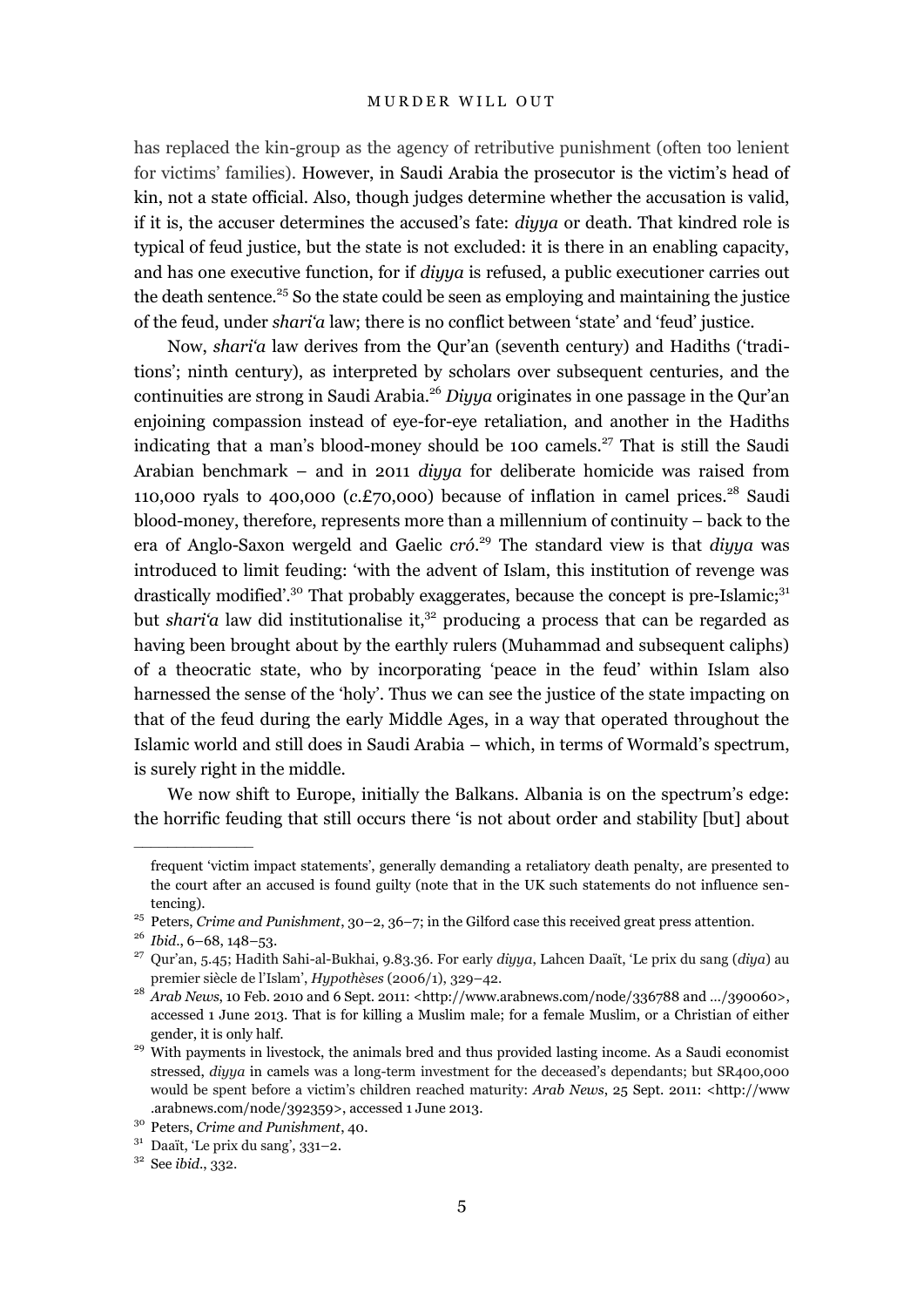honour', and there is 'no government impact'.<sup>33</sup> That also applied to neighbouring Montenegro and Kosovo until the twentieth century. However, feuding was mostly limited to their mutual mountainous borderlands, which from the fifteenth century harboured opponents of Ottoman conquest who in 'state' terms were outlaws.<sup>34</sup> These operated their own feud justice, following a law-code (*Kanun*) attributed to the anti-Ottoman leader Lekë Dukagjini (1410-81), which 'became a major symbol of Albanian identity' and still operates nowadays.<sup>35</sup> Though it included blood-money, that was commonly rejected as dishonourable, and the provisions for Mosaic life-for-life vengeance were preferred and exalted – presumably reflecting hostility to Islam, though aspects of the 'holy' also come to mind. Consequently, the factors which for Gluckman and Boehm militate against extensive, enduring feuding did not operate effectively. In the stateless Albanian, Montenegrin and Kosovan highlands, there was (and in Albania still is) little 'peace in the feud'.

The Balkans were hardly typical, however. What of the heart of Europe, the once Germanic/Frankish territories? Germanic feuding and blood-money were famously described by Tacitus,<sup>36</sup> and analysed almost as famously by J. M. Wallace-Hadrill in his 'Bloodfeud of the Franks', which applied Gluckman's concept to history for the first time. <sup>37</sup> Moreover, in 789 Charlemagne prohibited all killings including those of vengeance – 'the earliest piece of legislation against feud' $3^8$  – and added in 802 that if killing did happen, compensation must be immediately offered and accepted; royal officers maintained both laws.<sup>39</sup> In the Carolingian Empire as in the Islamic, the state was becoming involved in feud justice.

After the Carolingian Empire collapsed, the parallel was not sustained, especially in what became the German empire. Here, roughly speaking, there were three basic trends: at the top, central authority faded as imperial dynasties came and went; at the

<sup>33</sup> Wormald, 'Bloodfeud', 56–7. From the later 1960s, tough action by the Communist regime greatly reduced bloodfeud, but it has re-emerged significantly since 1991: Mentor Mustafa and Antonia Young, 'Feud narratives: Contemporary deployments of *kanun* in Shala Valley, northern Albania', *Anthropological Notebooks* 14 (2008), 87–197, at pp. 88–90; Tanya Mangalakova, *The Kanun in present-day Albania, Kosovo, and Montenegro* (Sofia, 2004: <http://www.imir-bg.org/imir/reports/The Kanun .pdf>), 3. For Albanian bloodfeud in general, Margaret Hasluck, *The Unwritten Law in Albania* (Cambridge, 1954), 219–60.

<sup>34</sup> Mustafa and Young, 'Feud narratives', 87–9; Christopher Boehm, *Blood Revenge: The Enactment and Management of Conflict in Montenegro and other Tribal Societies* (2nd edn., Philadelphia, Pa., 1986), 41–5.

<sup>35</sup> Mangalakova, *Kanun in Albania*, 2–3.

<sup>36</sup> 'It is an obligation to take over the father's or kinsman's feuds (*inimicitias*) and friendships (*amicitias*). But feuds do not go on with no reconciliation. In fact, even homicide can be atoned for with a fixed number of cattle or sheep. The whole family receives this compensation. This is an advantage for the community, since feuds are dangerous where freedom exists'. Tacitus, *Germania*, c. 21: from Tacitus, *Agricola* and *Germany*, ed. and trans. Anthony R. Birley (Oxford, 1999), 48.

<sup>37</sup> First published in *Bulletin of the John Rylands Library* 41 (1959), 459–87; reprinted in J. M. Wallace-Hadrill, *The Long-Haired Kings* (London, 1962).

<sup>&</sup>lt;sup>38</sup> J. M. Wallace-Hadrill, *Early Germanic Kingship in England and on the Continent* (Oxford, 1971), 107–8.

<sup>39</sup> *Admonitio Generalis*, 789, c. 67; *Capitulary* (at Aachen), 802, c. 32. English versions in P. D. King (trans.), *Charlemagne: Translated Sources* (Lambrigg, 1987), 216, 240–1.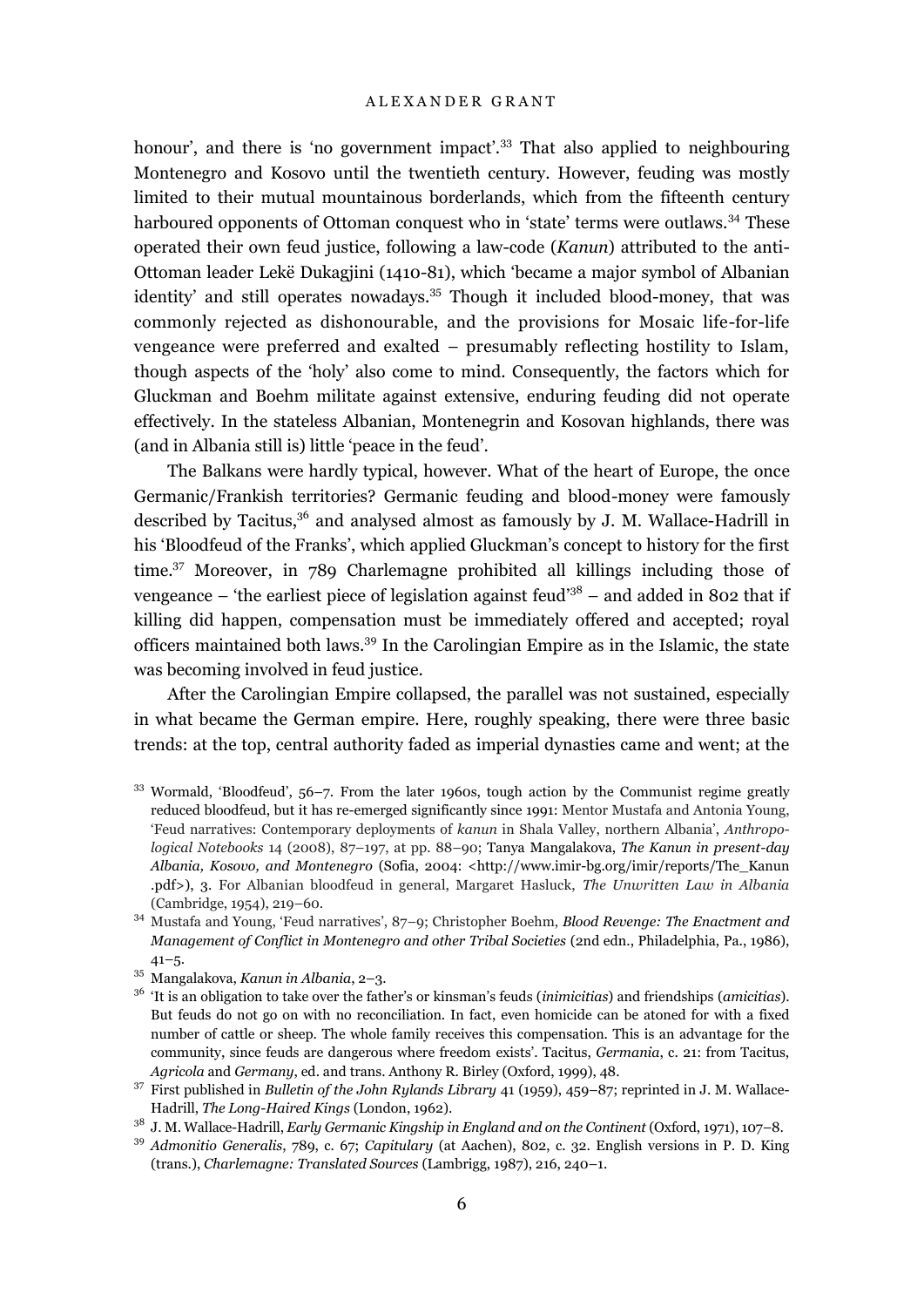middle, regional duchies and counties achieved semi-independence, but often fragmented through accidents of inheritance; and at the lower, an expanding knightly class became increasingly prominent.<sup>40</sup> South and south-west Germany finished up as a 'geopolitically highly fragmented area, with … puny territorial states [and a] kaleidoscopic jumble of ill-defined, intermingled and competing jurisdictions';<sup>41</sup> and it was not much better elsewhere. General law-codes existed, especially the *Sachsenspiegel* (from the thirteenth century), $42$  but little direct overall authority. The emperors did get lords to make regional peace-agreements (*Landfrieden*), which generally broke down; and princely hostility thwarted Frederick III's empire-wide *Landfried* of 1465.<sup>43</sup> In practice, the intermingled jurisdictions made legal dispute-settling virtually impossible: 'each party to a dispute always claimed to have justice on its side, whereas no single supreme institution existed which bindingly defined the law'.<sup>44</sup> That puts Germany fairly close to Albania on Wormald's spectrum – and of course stimulated feuding.

German feud research, however, has taken a *Sonderweg*. <sup>45</sup> Since 1939, Otto Brunner's *Land und Herrschaft* has been fundamental;<sup>46</sup> but that was little known elsewhere until the English translation, *'Land' and Lordship*, appeared in 1992,<sup>47</sup> possibly because of its difficult German,<sup>48</sup> but also possibly because Brunner, an enthusiastic National Socialist,<sup>49</sup> said it studied the 'political concepts of the Third Reich'.<sup>50</sup> However, as Benjamin Arnold commented, 'it would be hard to detect that his scholarly exposition … [has] been tainted by false notions about the historical driving forces of *Volk* and *Führung*'.<sup>51</sup> We may never know; but Brunner's arguments set the

<sup>41</sup> Hillay Zmora, *The Feud in Early Modern Germany* (Cambridge, 2011), 49.

- <sup>43</sup> Du Boulay, *Germany*, 76–3; Scott, 'Germany and the Empire', 358–9; Watts, *Making of Polities*, 62, 101–2, 190, 303, 354; and F. R. H. du Boulay, 'Law enforcement in medieval Germany', *History* 63 (1978), 345–55.
- <sup>44</sup> Zmora, *Feud*, 40.
- <sup>45</sup> Netterstrøm, 'Study of feud', 20–8 (on 'The *Sonderweg* of German feud research').
- <sup>46</sup> *Land und Herrschaft: Grundfragen der territorialen Verfassungsgeschichte Südostdeutschlands im Mittelalter* (Vienna, 1939).
- <sup>47</sup> *'Land' and Lordship: Structures of Government in Medieval Austria*, trans. Howard Kaminsky and James Van Horn Melton (Philadelphia, 1992); translating the fourth, heavily revised, edition (Vienna, 1959), in which *Österreichs* replaced *Südostdeutschlands* in the title.

- <sup>49</sup> Peter N. Miller, 'Nazis and Neo-Stoics: Otto Brunner and Gerhard Oestreich before and after the Second World War', *Past and Present* 176 (Aug. 2002), 144–86, at p. 157: in 1943 'the officer to whom Brunner reported' was SS-Obergruppenführer Ernst Kaltenbrunner, head of the Reich's Security Service.
- <sup>50</sup> Brunner, *Land und Herrschaft* (1st edn.), 512; cited by Miller, 155.
- <sup>51</sup> Benjamin Arnold, 'Structures of medieval government and the thought-world of Otto Brunner (1898– 1982)', *Reading Medieval Studies* 20 (1994), 3–12, at p. 9. But Miller, 'Nazis and Neo-Stoics', stresses

<sup>40</sup> What follows derives from F. R. H. du Boulay, *Germany in the Later Middle Ages* (London, 1983), chapters 2–4; John Watts, *The Making of Polities: Europe, 1300–1500* (Cambridge, 2009), 59–66, 188–91, 301–7, 352–5; Benjamin Arnold, *Princes and Territories in Medieval Germany* (Cambridge, 1991); and Tom Scott, 'Germany and the Empire', in *The New Cambridge Medieval History*, vol. VII, *c.1415–c*.*1500* (Cambridge, 1998), 337–66.

<sup>42</sup> *The Saxon Mirror: A* Sachsenspiegel *of the Fourteenth Century*, trans. Maria Dobozy (Philadelphia, Pa., 1999).

<sup>48</sup> *Ibid*., p. xiii.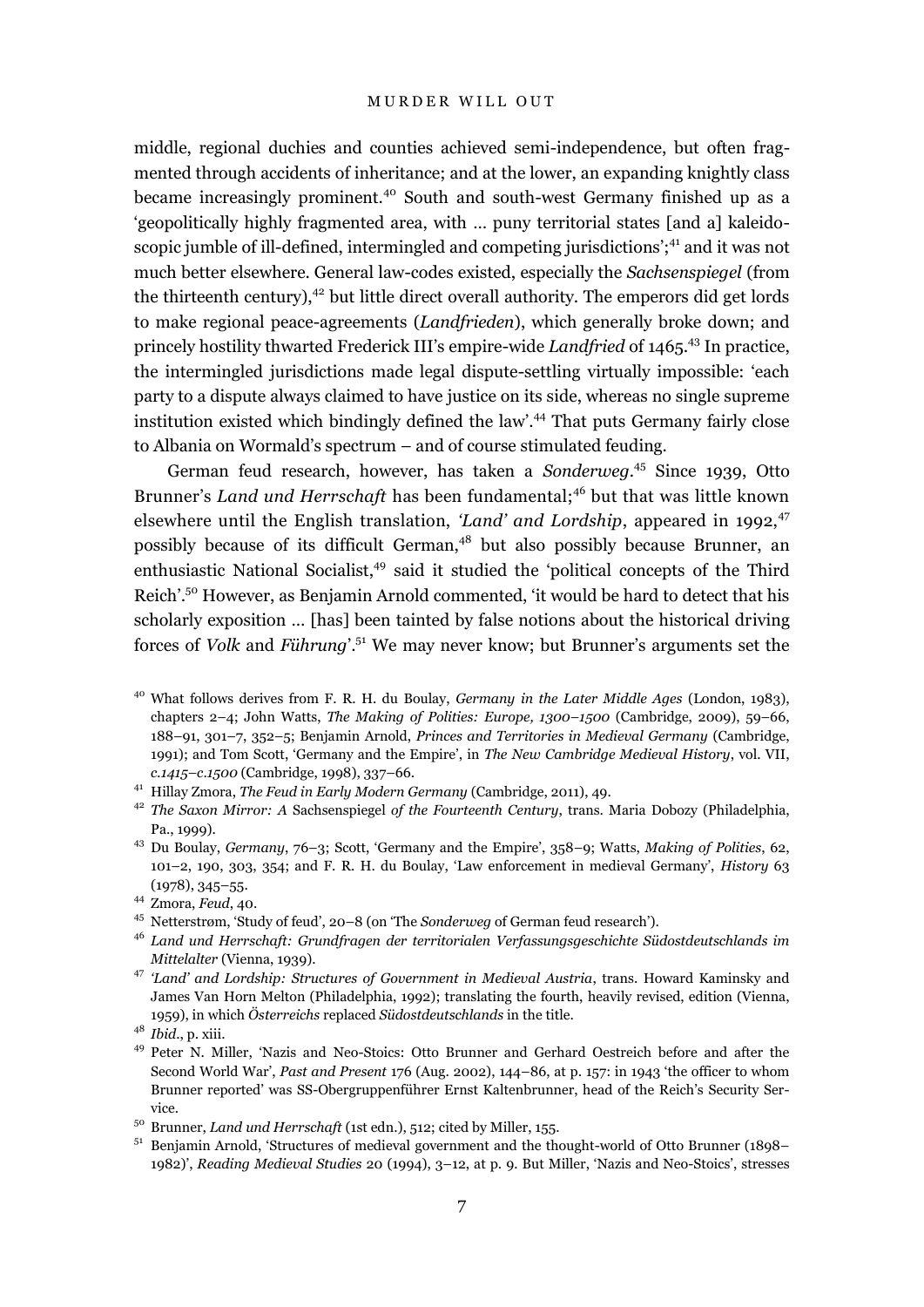agenda for the German-speaking world, and are crucial here.

Brunner rejected state-oriented history, employing a bottom-up approach to show what was really going on. He focused on Austria's districts and provinces, to which he applied the term *Land*. This was not just territorial:

*Land* was a legal idea … nearer to 'district' in one of its original senses as a juridical dimension in which, in the medieval milieu, all rights, authority, and law added up to a shared endeavour partly to do with administering the law courts, partly to do with the defence of the land, and partly allowing for selfdefence within the land.<sup>52</sup>

It is the territory of *Landfrieden*, and not unlike the English county community. Brunner derived it from the Germanic past, when '*Civitas*, tribe and *Land* were associations of arms-bearing men … able to fight for their rights'.<sup>53</sup> Such fighting could be done either in a court, or if (as was often the case) that was unsatisfactory, through force of arms – in other words feud, which 'was as integral to medieval political life as war is to the modern state'.<sup>54</sup>

But Brunner's feud was purely 'knightly', and *excluded* bloodfeud:

The Middle Ages distinguished … between blood vengeance, that is, mortal enmity, and the knightly feud with its 'challenge'. The former could be employed by anyone … On the other hand the knightly feud was reserved to the nobility and seigneurial proprietors of similar status … The knightly feud could be employed to settle any conflict, so that even the most trivial legal dispute could serve as an excuse for declaring a feud.<sup>55</sup>

This 'knightly feud' did not involve vengeance, and was legitimate if formally declared – as confirmed by Charles IV's 'Golden Bull' of 1356, which prohibited attacks 'under the pretext of a feud, with arson, robbery or plunder, unless the feud has been announced publicly ... three days in advance'.<sup>56</sup> The legitimation, however, did not apply to killing, and while 'the killing of one's opponent' and 'honest homicide' are recorded 'often enough',

that the removal of Nazi concepts from the 1959 edition obscures the argument (p. 154); that in 1939 Brunner declared, 'Not the state, nor culture, are for us today the object of history, but rather *Volk* and *Reich*' (p. 155); and that 'Fernand Braudel was right to be suspicious of Brunner's motives' (p. 158; *Land und Herrschaft* has never been translated into French).

<sup>52</sup> Arnold, 'Structures of medieval government', 4–5. Because Brunner used *Land* in a technical sense, inverted commas are used in citations of the English title.

<sup>53</sup> Brunner, *'Land' and Lordship*, 17.

<sup>54</sup> *Ibid.*, 90.

<sup>55</sup> *Ibid.*, 16.

<sup>56</sup> Quoted in Zmora, *Feud*, 34, in the context of Baron Georg von Puchheim's 1453 letter to Emperor Frederick III telling him, 'I want to be enemy of Your Grace's land and people, and wherever I encounter your servitors and subjects, I will cause them damage'.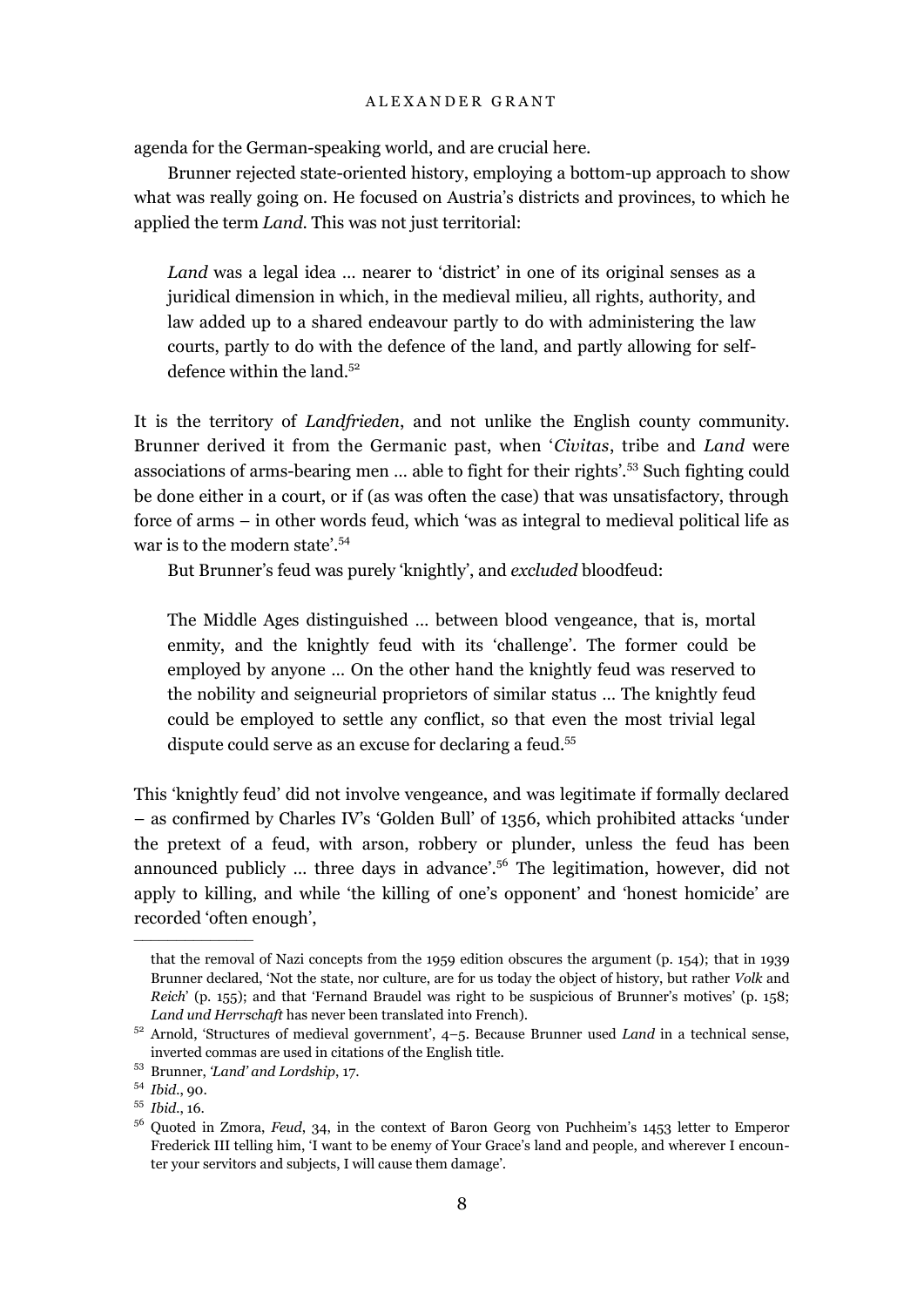in knightly feuds the killing of one's opponents was something rather to be avoided. For one thing, it was not exempt from the vengeance of the victim's friends and relatives – that is, from blood vengeance and blood feud. And for another, even though it was legally recognised as long as 'enmity' existed between the parties, it nevertheless went against the purpose of the feud, which was to rectify an injustice, not to destroy the other party.<sup>57</sup>

Killing in 'knightly feud' broke the rules, and the killer's peers would turn against him – making it counter-productive. But otherwise feuding had a very wide scope. 'Injustice' was any slight to knightly (and hence aristocratic) honour; and any member of the knightly class could declare feud against any other, even a territorial prince or the emperor.<sup>58</sup>

The commonest quarrels, however, were among those in frequent contact, and the typical feud occurred within a *Land*. The aim was to make an opponent redress the 'injustice' by damaging his lordly and economic status through attacks on his dependent peasantry. Thus the peasants were 'most affected by feuds … the loss of harvest, cattle, clothing, and household furnishings was bad enough, while the burning down of whole villages caused losses that were irreparable<sup> $39$ </sup> – and peasants were often killed. But that was how the world worked: 'feud [was] an evil, but one as unavoidable as crop failures and famine'.<sup>60</sup> The affected peasantry had either to suffer or to abandon their lords – the purpose of the exercise – and fatalities were simply collateral damage.

'Land' and Lordship 'has become a veritable battleground', <sup>61</sup> and consequently 'German historiography exceeds by far any other national historiography as to the quantity of feud studies produced<sup> $62$ </sup> – all broadly within Brunner's conceptual framework, as Hillay Zmora's recent overview demonstrates.<sup>63</sup> Zmora himself develops the analysis significantly. One instance is his concept of 'inimical intimacy': $64$  Brunner located feuding within the *Land*, but for Zmora it is even more local. Feuds mostly derive from neighbourly friction – and those who fail to counter a neighbour's hostility are despised by others. Hence Zmora stresses proximity more than honour. Also, most importantly, he brings in a higher political level, highlighting rivalries and conflicts among the German princes – who used, manipulated and stimulated knightly hostilities to gain advantages against their own princely rivals. This gives a top-down dimension to German feuding after all, and leads Zmora to connect it with 'state-building', albeit at the princely rather than the imperial level.<sup>65</sup>

- <sup>59</sup> Brunner, *'Land' and Lordship*, 88–9.
- <sup>60</sup> *Ibid.*, 91, quoting a tenth-century text.
- <sup>61</sup> Zmora, *Feud*, 9.

<sup>63</sup> Zmora, *Feud*, 1–28.

<sup>57</sup> Brunner, *'Land' and Lordship*, 68.

 $5^8$  As in note 56, above.

<sup>62</sup> Netterstrøm, 'Study of feud', 22.

<sup>64</sup> *Ibid*., 50 ff., 77 ff.

<sup>65</sup> *Ibid*., chapters 5–6, based largely on Franconia, his own research area, rather than Brunner's Austria;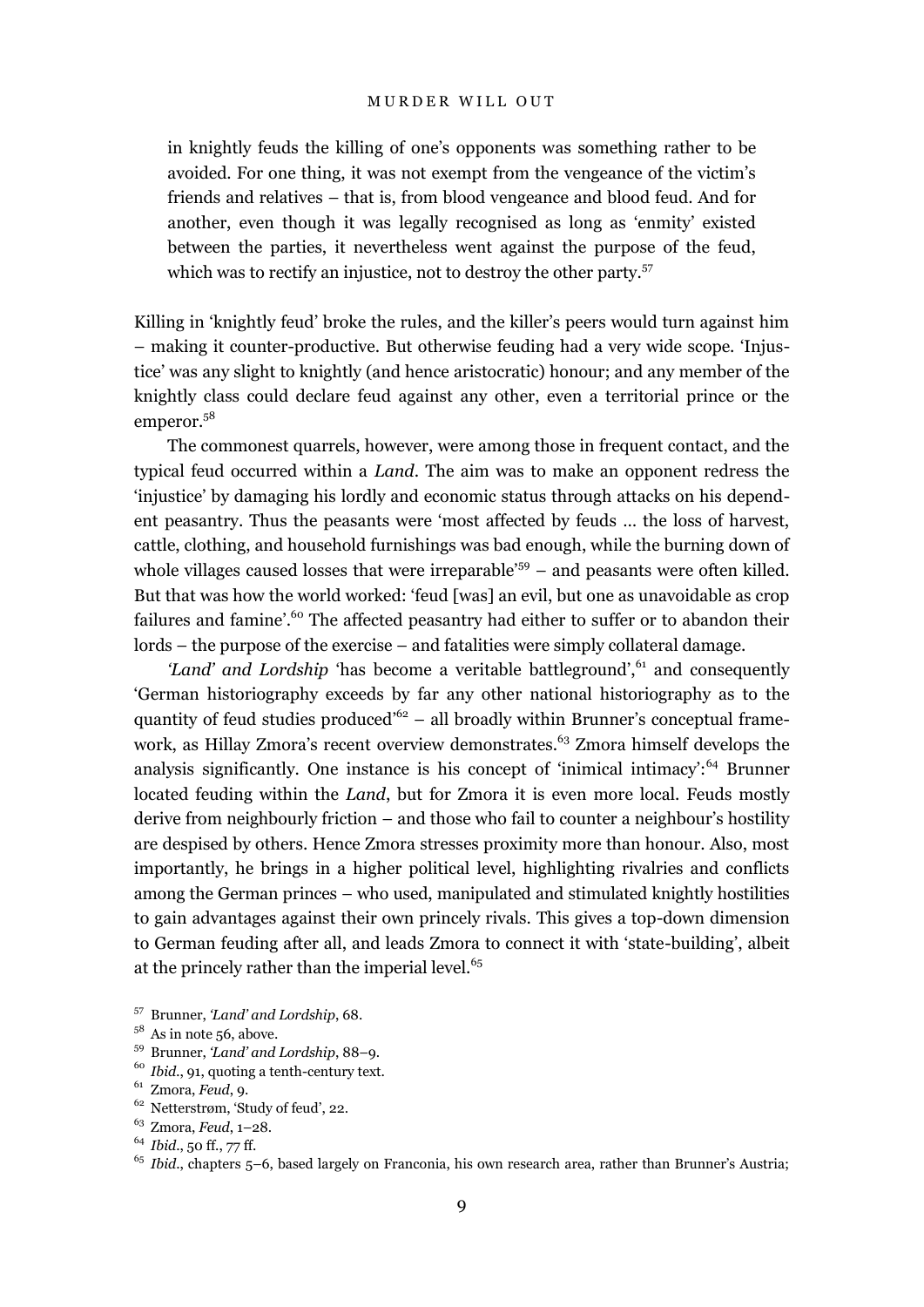Zmora's insights are fascinating, with European, not just German, relevance; yet his work is still within Brunner's 'knightly feud' parameters. That is a general point: as Netterstrøm chides, the 'self-sufficiency of feud studies probably explains why German feud research has neither significantly obtained the foreign anthropological and historical literature on feud nor compared the German feud system to the feuding societies of, say, Icelandic peasants or Scottish aristocrats'.<sup>66</sup> Comparisons with Scotland are certainly instructive. Two immediate thoughts are that Scottish feuding often had 'no slaughter upon neither side';<sup>67</sup> but that German knightly quarrels could involve killing, and even (as Brunner admitted) bloodfeud:

Killing for revenge ... was something quite different ... The murderer was peaceless vis-à-vis the friends and relatives of his victim, and could therefore be killed out of hand unless an atonement intervened … Even among the nobility and others who had the right to feud, and whose feuds were mostly of the ordinary sort, the blood feud was not unknown.<sup>68</sup>

Thus it is not that late medieval German elites did not have bloodfeuds; it is that (because of Brunner's approach) these appear not to have received in-depth study. Yet the *Sachsenspiegel* lawcode that was followed for centuries treated wergeld, a major concomitant of bloodfeud, as current;<sup>69</sup> and actual wergeld payments by killers are recorded in seventeenth-century Holstein.<sup>70</sup> Surely, therefore, compensation for both 'honest homicide' in knightly feuds and killings in bloodfeud was required – which suggests German parallels with all types of Scottish feuding.

As for the anthropological issue, 'peace in the feud' existed in early medieval Germany, upheld by central power; but when central power diminished, we might expect feuding to have intensified. However, if most significant quarrels occurred within coherent group structures (Brunner's *Land*, Zmora's neighbourhood), then, in the absence of effective external authority, group pressures to avoid or settle feuding would no doubt have increased, as would individual and collective fears of its disastrous effect. The collective group response would presumably have been to create a means of settling elite disputes honourably but with the least possible violence – as Brunner implicitly argued.<sup>71</sup> That is surely what the knightly feud was about: letting landowning neighbours quarrel dramatically and satisfactorily, without threatening

also Hillay Zmora, *State and Nobility in Early Modern Germany* (Cambridge, 1997).

<sup>66</sup> Netterstrøm, 'Study of feud', 22–3.

 $67$  Above, at note 5. Two examples are the Angus–Dalkeith feud in 1399 and the Hepburn–Hume one in the mid-1440s: Michael Brown, *The Black Douglases: War and Lordship in Late Medieval Scotland, 1300–1455* (East Linton, 1998), 88–91, 94; Armstrong, 'Fyre of ire kyndild', 64–72.

<sup>68</sup> Brunner, *'Land' and Lordship*, 68.

<sup>69</sup> Dobozy (trans.), *Saxon Mirror*, 20–4, and *ad indicem.*

<sup>70</sup> Bertha S. Phillpotts, *Kindred and Clan in the Middle Ages and After* (Cambridge, 1913), 125–46, esp. pp. 138–9. Holstein is the only part of the Empire included in Phillpotts's book.

<sup>71</sup> Brunner, *'Land' and Lordship*, 68.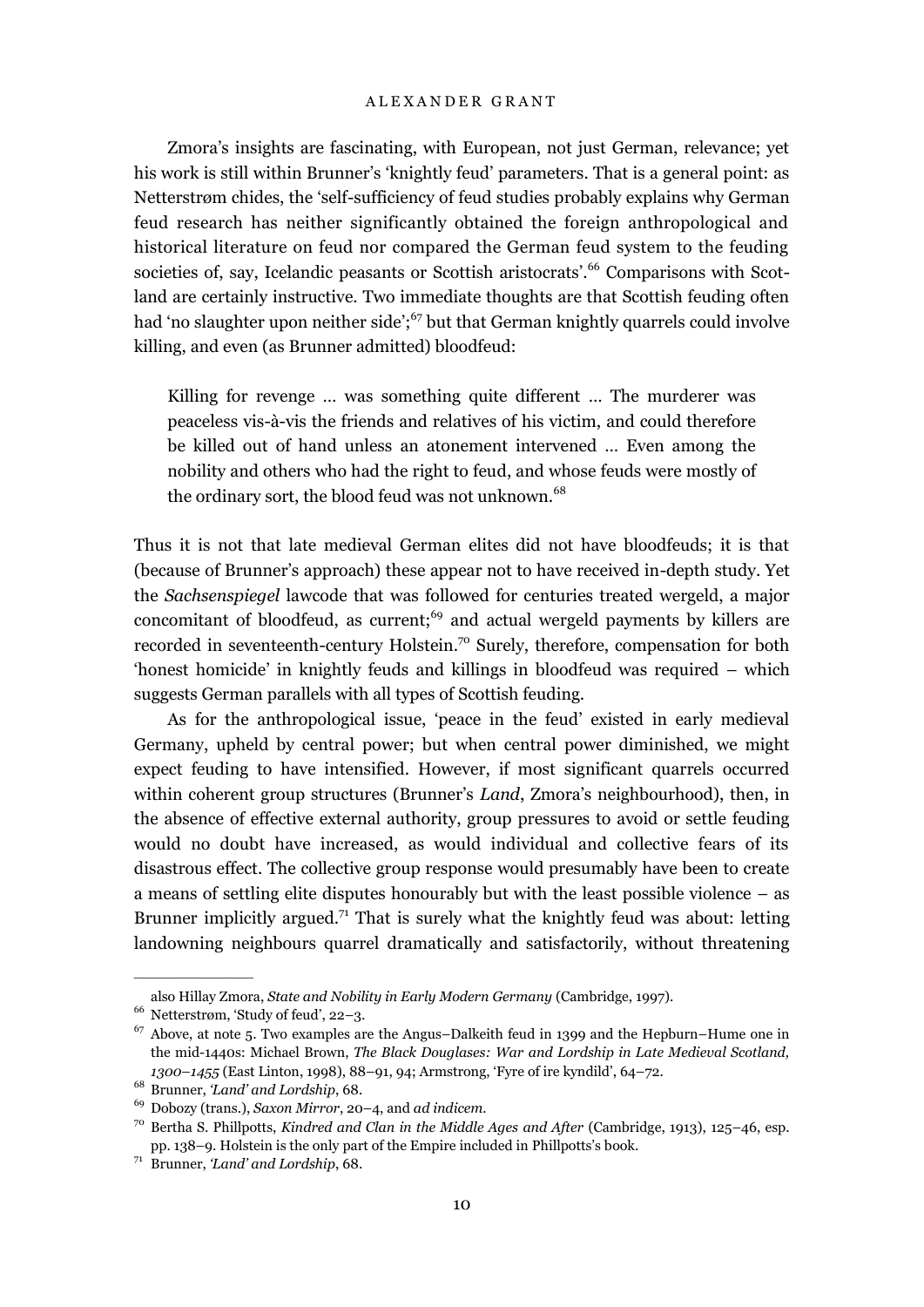each other's death. So, while honour could be ostentatiously upheld, the factors that made feud so fearsome were removed. I suggest, therefore, that in later medieval Germany the 'bloodfeud of the Franks' was 'sanitised' or emasculated, $7<sup>2</sup>$  allowing elites to indulge in frequent non-mortal, honourable and legitimate conflicts – in which ordinary people suffered most.

Meanwhile, what was going on in the western remnant of the Frankish Empire, namely France? Much the same, according to Howard Kaminsky.<sup>73</sup> A translator of *Land und Herrschaft*, he also dismisses state-focused history as anachronistic, focuses on *Land-*like 'modules of lordship', emphasises 'the noble feud', and argues that it was fundamental: 'just as one cannot imagine the modern state tolerating a right to feud, so we cannot imagine the medieval state without it'.<sup>74</sup> Yet while in principle noble/knightly feud ('guerre privée', or private warfare, in French terminology) might have been the same in France and Germany,<sup>75</sup> royal power was not. It grew significantly in thirteenth- and early fourteenth-century France, and though there were huge political crises later, the basis of French crown authority survived and royal power was reconstructed. But, as Graeme Small stresses, 'the picture … is necessarily more complex than the roller-coaster, single-track story of the monarchy's "progress"'. We should think instead of a 'plurality of powers … and consider the interactions between them: kings and princes, of course, but also nobles, churchmen, municipal authorities and peasant communities'.<sup>76</sup> Much of the royal–noble interaction involves the noble feud, which 'continued in France throughout [and beyond] the later Middle Ages';<sup>77</sup> and here I consider the crown, or state, response.

From Louis IX (1214–70) to Charles V (1364–80), some thirty ordinances prohibiting private warfare were issued, to little general effect;<sup>78</sup> in southern France

<sup>76</sup> Graeme Small, *Late Medieval France* (Basingstoke, 2009), 3; from Lewis's phrase, 'the pluralistic nature of power distribution': P. S. Lewis, 'Reflections on the role of royal clientèles in the construction of the French monarchy', in N. Bulst *et al.* (eds.), *L'état ou le roi* (Paris, 1996), 51–68, at p. 55. The 'plurality of powers' is a recurrent theme in Small's discussion of the political aspects of late medieval French history. See also David Potter (ed.), *France in the Later Middle Ages, 1200–1500* (Oxford, 2003), and the chapters on France in *The New Cambridge Medieval History*, vol. VI, *c.1300–c.1415* (Cambridge, 2000), and vol. VII, *c.1415–c*.*1500* (Cambridge, 1998).

<sup>77</sup> Kaminsky, 'Noble feud', 40. See, e.g., Robin Harris, *Valois Guyenne* (Woodbridge, 1994), 137–42; Stuart Carroll, 'The peace in the feud in sixteenth- and seventeenth-century France', *Past and Present* 178 (Feb. 2003), 74–115; and Stuart Carroll, *Blood and Violence in Early Modern France* (Oxford, 2006), which has valuable material on the fifteenth century in the introduction and first chapter.

<sup>&</sup>lt;sup>72</sup> 'Yet despite the apparent rule of force, a feature of the German *Fehde* was the frequent weakness of those who pursued it': Du Boulay, 'Law enforcement in medieval Germany', 346.

<sup>73</sup> Howard Kaminsky, 'The noble feud in the later Middle Ages', *Past and Present* 177 (Nov. 2002), 55–83.

<sup>74</sup> *Ibid*., 57–8.

<sup>75</sup> Except that accounts of French private war show that there was no bar to killing; and see Justine Firnhaber-Baker's explanation of why she prefers 'war' to 'feud: '*Jura in Medio*: The settlement of seigneurial disputes in later medieval Languedoc', *French History* 26 (2012), 441–59, at pp. 445–6.

 $78$  Most prohibited it during times of international war, but at least one per reign banned it altogether: Justine Firnhaber-Baker, 'Seigneurial war and royal power in later medieval southern France', *Past and Present* 208 (Aug. 2010), 37–76, at pp. 51–3; and, more generally, Raymond Cazelles, 'La réglementation royale de la guerre privée de Saint Louis à Charles V et la précarité des ordonnances', *Revue*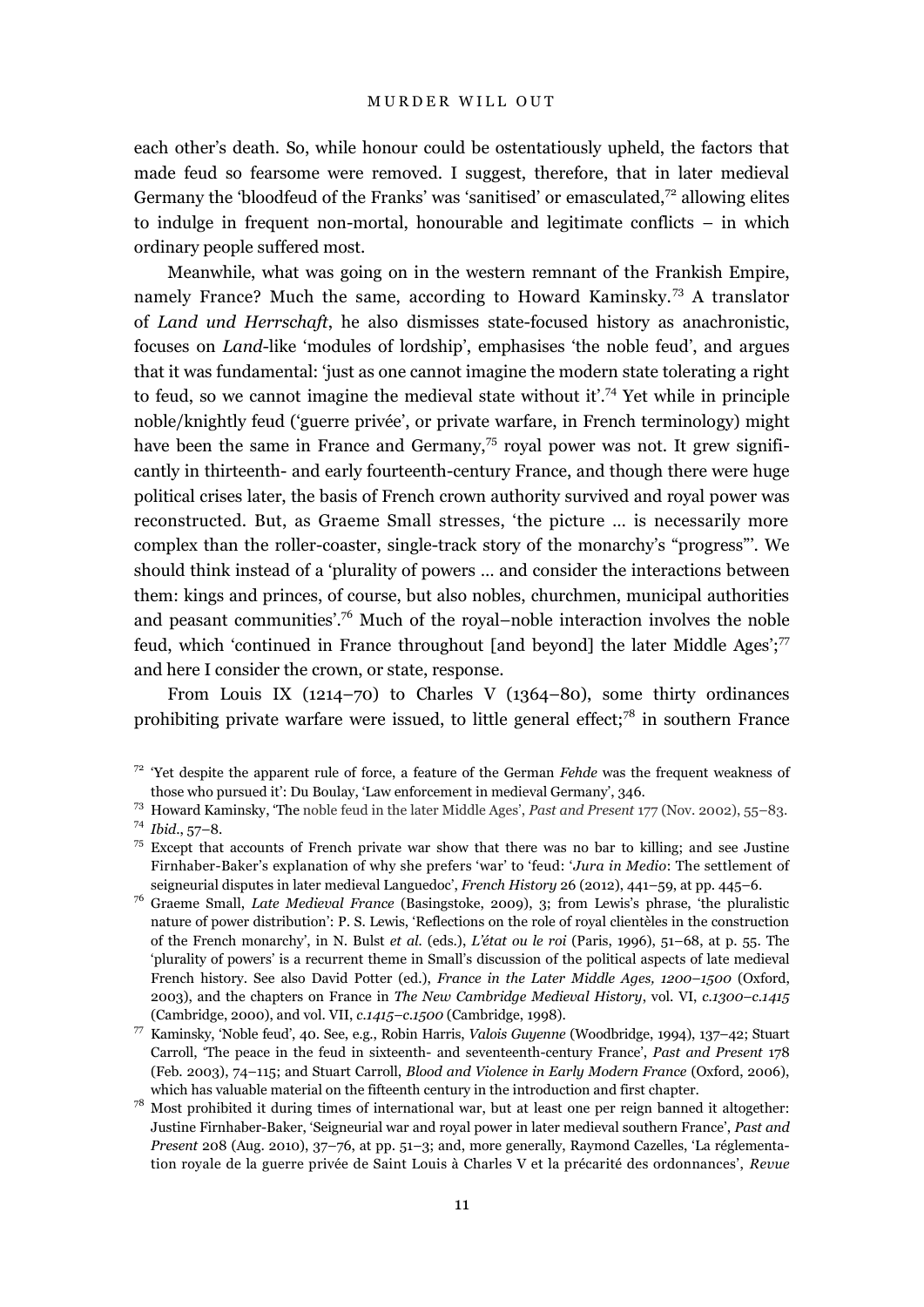'local wars were just as common … as in the feud-friendly Empire'.<sup>79</sup> Yet the ordinances did at least assert royal antipathy to private warfare. Also, both Richard Kaeuper and Justine Firnhaber-Baker show that while they did not prevent that from breaking out, once it happened individuals could be prosecuted for breaching them.<sup>80</sup> But the 'plurality of powers' also applied: noble claims to a right to private warfare had considerable effect, $81$  and so such prosecutions succeeded only in areas under direct royal jurisdiction.<sup>82</sup>

However, from Philip IV's reign (1285–1314) other strategies were employed. First, 'interaction between royal and noble powers' was utilised: 'royal officials allowed and indeed themselves engaged in a range of extra- and quasi-judicial negotiations with warmakers', especially by acting as high-status honest brokers to persuade warring parties to compromise and make peace. $83$  Second, a direct means of responding to feuding anywhere, irrespective of jurisdictions, was developed: that of bringing one of the parties into the king's special peace. $84$  To attack someone within that peace was tantamount to attacking the king himself – always illegal no matter where the offender lived. This nullified the plurality of powers, since everyone in the kingdom was the king's subject. Providing 'safeguards' for threatened individuals, therefore, helped combat private warfare. It was not infallible: a safeguard might be obtained by the aggressor, or by both sides, or could be ignored – though that was risky. $85$  Safeguards were simply based on the king's age-old right to protect his friends;<sup>86</sup> but through that traditional power, French crown authority extended into the world of the feud.

Third, that also happened via letters of remission granting royal pardons, which survive from 1304 on. Though these were criticised both then and now 'for allowing thieves and murderers to escape with impunity, ${}^{87}$  Claude Gauvard's magisterial analysis of 7,500 of the remissions that the royal chancery issued throughout the kingdom between 1364 and 1515 paints a very different picture.<sup>88</sup> They went to all social classes,

*historique de droit français et étranger*, 4th ser., 38 (1960), 530–48.

<sup>79</sup> Firnhaber-Baker, 'Seigneurial war', 46; also Firnhaber-Baker, '*Jura in Medio*', 444–7.

<sup>80</sup> Richard W. Kaeuper, *War, Justice and Public Order: England and France in the Later Middle Ages* (Oxford, 1988), 239–60; Firnhaber-Baker, 'Seigneurial war', 51–7 (superseding Cazelles's and Kaminsky's interpretation); Firnhaber-Baker, '*Jura in Medio*', 447–9.

<sup>81</sup> Firnhaber-Baker, 'Seigneurial war', 55.

<sup>82</sup> *Ibid*., 63–7.

<sup>83</sup> Firnhaber-Baker, '*Jura in Medio*', 450–5 (quotation from p. 451).

<sup>84</sup> Firnhaber-Baker, 'Seigneurial war', 69–74; also Kaeuper, *War, Justice and Public Order*, 235–60.

<sup>&</sup>lt;sup>85</sup> As illustrated by the execution of the early fourteenth-century Gascon lord Jourdain de l'Isle. See the very different accounts in Kaminsky, 'Noble feud', 69, and Kaeuper, *War, Justice and Public Order*, 226; plus Joseph Kicklighter's fascinating full-scale study, 'The nobility of English Gascony: The case of Jourdain de l'Isle', *Journal of Medieval History* 13 (1987), 327–42.

<sup>86</sup> Firnhaber-Baker, 'Seigneurial war', 70–1.

<sup>87</sup> Firnhaber-Baker, '*Jura in Medio*', 457.

<sup>88</sup> Claude Gauvard, *'De grâce especial': Crime, état et société en France à la fin du Moyen Âge* (1991; 2nd, 1-volume, edn., Paris, 2010), esp. 703–806, 896–952. For a brief version of the most striking part of her argument, see Claude Gauvard, 'Grâce et exécution capitale', *Bibliothéque de l'École des chartes*,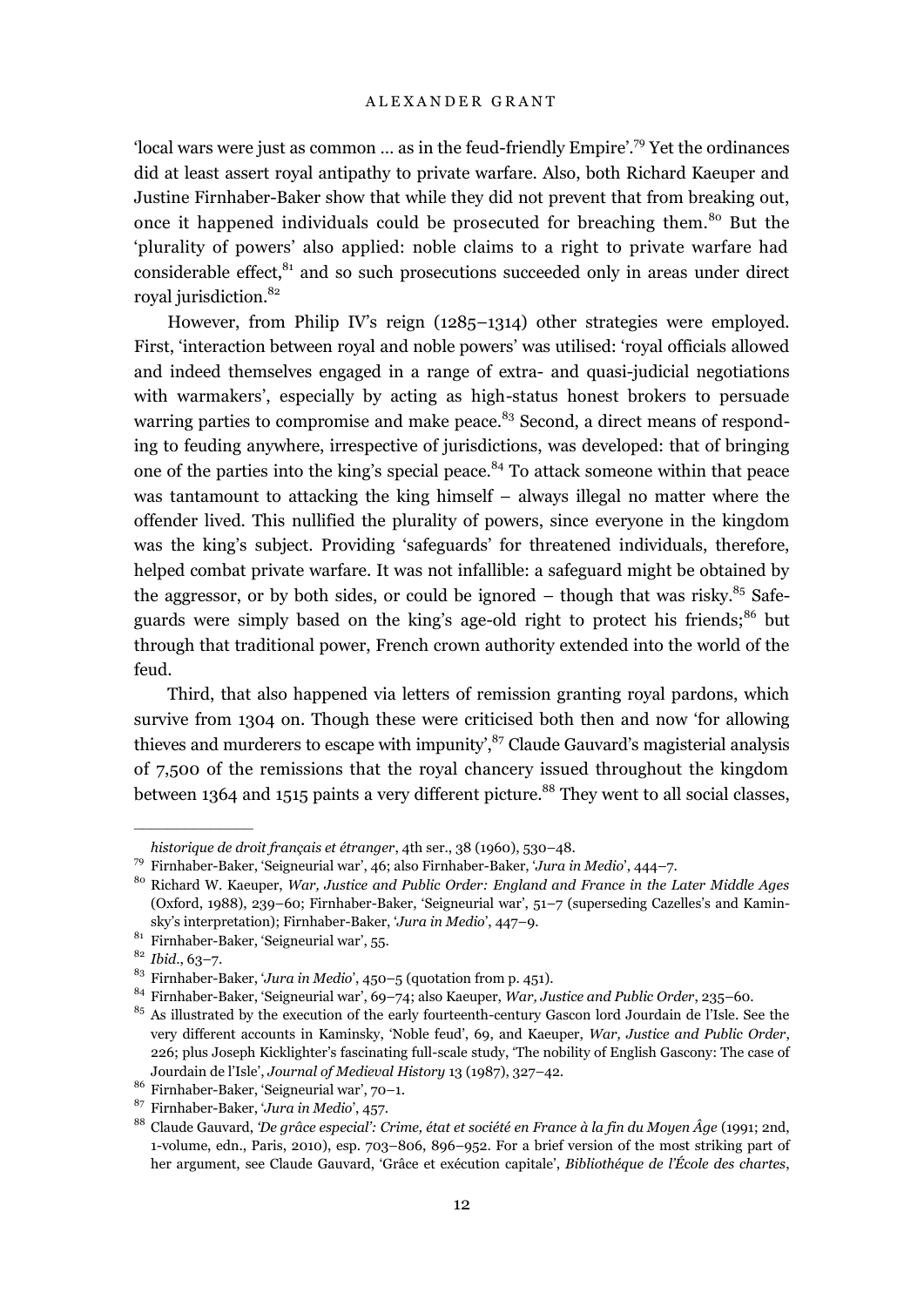#### MURDER WILL OUT

though nobles are over-represented proportionally. Fifty-seven per cent involved homicides, of which the vast majority (85 per cent) were acts of vengeance – but only about a third were triggered by previous killing, while two-thirds avenged oral or physical insults.<sup>89</sup> Thus, while *l'honneur blessé* was a crucial motive, life-for-life killing was not prevalent. Gauvard attributes that to the letters of remission,<sup>90</sup> arguing that a predominant sense of honour fostered wide tolerance of violent responses to insults, but that after the initial hot-blooded action the priority was to prevent further killing: hence the remissions.<sup>91</sup> And being acts of royal grace and mercy outside and above formal legal processes,  $92$  they, like safeguards, were available to anyone irrespective of jurisdictional technicalities.

But what of the dead victim's kin, who would want their own revenge? Because remission letters narrate the offender's story, Gauvard's analysis is almost entirely from that standpoint. However, one brief passage shifts the focus:

Whatever the process adopted for restoring the peace, an accord was always necessary in order for the king to be able to legitimately grant his remission. The clause that limited royal grace, the only one that might be formulated, provided that 'satisfaction is to be made to the party if not [already] made'. It is present in 90% of the letters: it is therefore a clause that could not be got round.<sup>93</sup>

The procedure for bestowing royal grace is also important.<sup>94</sup> A killer seeking remission had to obtain chancery authorisation, get his letter properly written, submit it for royal approval, pay a fee – and then present it to the relevant local court, where its accuracy would be investigated, ideally before his victim's kin, who could challenge it and demand damages. Only then, if all went well, would the letter be formally ratified. The court hearing was vital, but it judged not the killer himself but the narrative in his letter and, especially, the satisfaction of his victim's kin – to assure the king that his exercise of royal grace was deserved. This is the most significant way whereby the late medieval French crown came, by extra-judicial means, to exert state authority over the

<sup>153 (1995), 275</sup>–90. The 7,500 remissions consist of all 3,752 issued between 1380 and 1424 plus a full sample of the rest.

<sup>89</sup> Gauvard, *'De grâce especial'*, 242 (table 8), 756 (table 41; my extrapolation), and in general chapter 16 ('L'honneur blessé').

<sup>&</sup>lt;sup>90</sup> *Ibid.*, within chapters 17 ('La Vengeance'), 18(2) ('Meutres et homicides'), and 20 ('Pardonner et punir'); esp. 778–9, 797–9, 940–4.

<sup>&</sup>lt;sup>91</sup> Best summed up in Gauvard, 'Grâce et exécution capitale', 218: 'the royal chancery had every facility to grant the remission – a remission which stops vengeance and precipitates accord between the parties'.

<sup>92</sup> *Ibid.*, 277–80, and Gauvard, *'De grâce especial'*, 907–20 ('Justice et miséricord).

<sup>93</sup> Gauvard, *'De grâce especial'*, 778: 'satisfaccion soit faicte a partie si faite n'est'.

<sup>94</sup> Natalie Zemon Davis, *Fiction in the Archives: Pardon Tales and their Tellers in Sixteenth-Century France* (Cambridge, 1988), 8–14; also Carroll, 'Peace in the feud', 106–8, and Carroll, *Blood and Violence*, 214–21.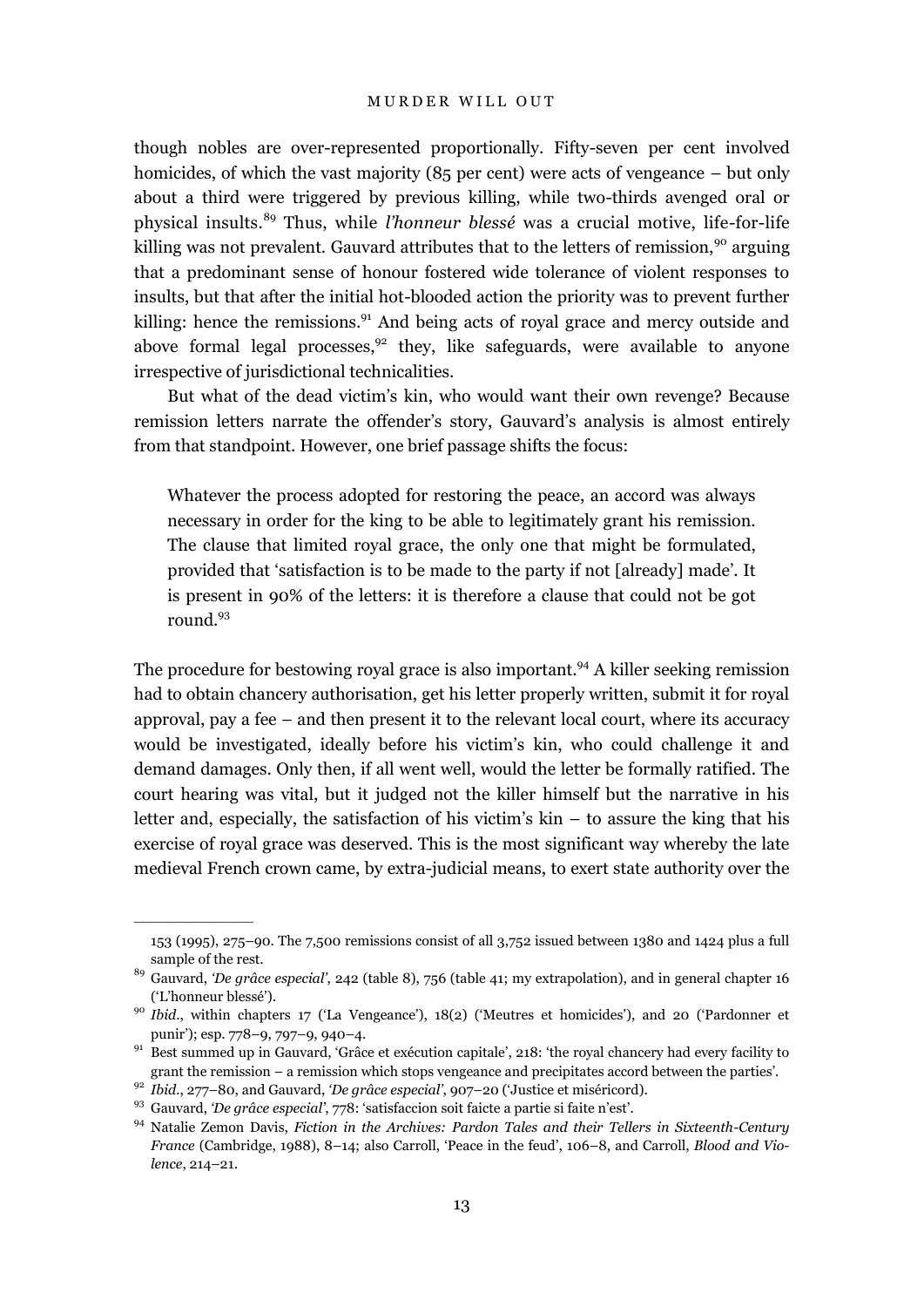feud-settlement process – though actual feuding still continued during the early modern era.

Thus, while France and Germany had common roots, the late medieval contrast is striking. Admittedly, that might be due partly to different approaches: if a German study included peasant quarrels and killings, or if a French one dealt only with the knightly classes, it might be less.<sup>95</sup> Nevertheless, the role of the crown was crucial: the French kings found ways of bypassing jurisdictional problems; the German emperors did not; nor, yet, did the princes (who did not possess 'royal grace'). As for Wormald's spectrum, France can be placed well within the English side – while the relevance of French procedures, especially letters of remission, for any commentary on her 'Bloodfeud' is patently obvious.

We now cross to England, where, to quote Wormald,

before the Norman Conquest public authority had already taken over at least part of the responsibilities of the kin, and where within two centuries after it the bloodfeud itself had been replaced by a concept of crime enshrined in a uniquely comprehensive system of royal justice.<sup>96</sup>

Her summing-up is still valid, though nuanced by recent work. In particular, Paul Hyams's *Rancor and Reconciliation* softens the distinction between earlier kin-based and later crown-based justice.<sup>97</sup> Hyams shows that once the latter became predominant (in the thirteenth century), state agency provided an effective and safe way of gaining revenge on an opponent – by getting him condemned either to death, or more commonly to outlawry for fleeing trial (so anyone could kill him). Many of Hyams's 'case narratives' illustrate how English royal justice became an instrument of feud: if you seek revenge and can manipulate the judicial system (or have it manipulated), that becomes a powerful weapon.<sup>98</sup>

The more complex the system, the more it could be manipulated – as in fourteenth- and fifteenth-century England, where numerous conflicts among the landed classes led Kaminsky to apply his concept of 'noble feud' there as well as to France.

<sup>&</sup>lt;sup>95</sup> Since over 90% of Gauvard's letters related to non-nobles, the conclusions from these will obscure any noble-specific points. That said, Carroll's analysis in *Blood and Violence*, which focuses much more on nobles, does not contradict Gauvard's.

<sup>96</sup> Wormald, 'Bloodfeud', 57.

<sup>97</sup> Paul L. Hyams, *Rancor and Reconciliation in Medieval England* (Ithaca, NY, 2003); also T. B. Lambert, 'Theft, homicide and crime in late Anglo-Saxon Law', *Past and Present* 214 (Feb. 2012), 3–43; John G. H. Hudson, 'Feud, vengeance and violence in England from the tenth to the twelfth centuries', in Belle S. Tuten and Tracey L. Billado (eds.), *Feud, Violence and Practice: Essays in Medieval Studies in Honor of Stephen D. White* (Farnham, 2010), 29–54; Richard L. Keyser, '"Agreement supersedes law, and love judgement": Legal flexibility and amicable settlement in Anglo-Norman England', *Law and History Review* 30 (2012), 37–88; Daniel Klerman, 'Settlement and the decline of private prosecution in thirteenth-century England, *Law and History Review* 19 (2001), 1–65.

<sup>98</sup> Hyams, *Rancor and Reconciliation*, 242–308; and see Brown, *Bloodfeud*, 44: 'in a feuding society … the law was simply seen as a weapon with a cutting edge of its own for pursuing violence'.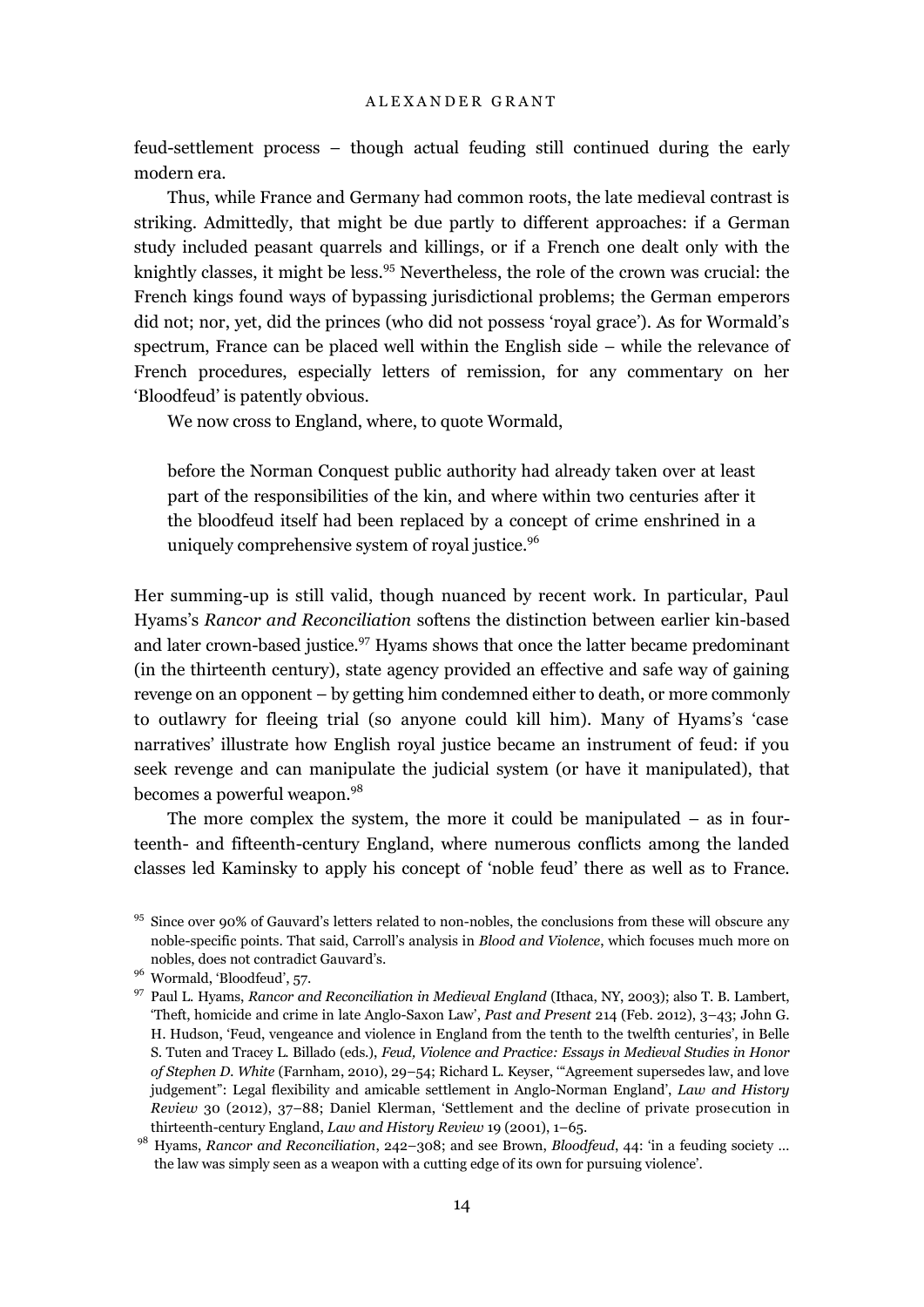Despite errors, he has a point:<sup>99</sup> English noble and gentry feuding seems to have become more frequent, particularly in the fifteenth century.<sup>100</sup> Gerald Harriss provides the best explanation.<sup>101</sup> Most feuding originated in land disputes, which became common because England's increasingly complex land laws not only stimulated claims and counter-claims but also made victory in court near-impossible to achieve.<sup>102</sup> Instead, disputants used simpler actions of trespass and breach of the peace, hoping to pressurise opponents into out-of-court settlements. And both sides generally obtained support from their lords; so great men were sucked into gentry disputes. Ideally, compromises would be arranged, with reparations where necessary.<sup>103</sup> Unfortunately, such arbitrated settlements were not absolutely binding, and were often broken. And though appeals could be made to the chancellor, parliament or king, if one party appealed successfully, the other generally objected. Consequently, 'where litigation, lordship, private treaty, or public authority failed, it was likely that one of the parties would resort to force'.<sup>104</sup> As elsewhere, that meant *honourable* use of arms in defence of family interests – feuding – which was unlikely to be punished heavily. Inter-family feuds often escalated into local power-struggles, pulling in rival magnates – which could exacerbate the situation, necessitating crown intervention. However, if one side in a conflict was well placed at the royal court or had powerful friends there, crown intervention might not be neutral. The interaction of local and national politics, therefore, could be destabilising: for several historians, indeed, local feuding was a major causal factor in the mid fifteenth-century 'Wars of the Roses'.<sup>105</sup>

This is not unlike Brunner's, Kaminsky's, and especially Zmora's worlds – though England's 'state problem' appears to be too much institutionalised crown authority, not

<sup>99</sup> Kaminsky, 'Noble feud', 74–9; though English disputes, like French, do not fit all the Brunner/Kaminsky criteria. He is badly mistaken over the Gloucester–Hereford dispute of 1290, which they claimed was legitimate in the Welsh Marches; see Michael Prestwich, *Edward I* (London, 1988), 348–50. Also, his statement that 'Edward III still "condoned" the nobles' "right of defiance" in principle' (citing M. H. Keen, *The Laws of War in the Late Middle Ages* (1965), 232) is wrong: Edward was referring to Aquitaine not England.

<sup>100</sup> Henry VI's reign is the apogee. R. L. Storey, *The End of the House of Lancaster* (2nd edn., Stroud, 1999), and Ralph A. Griffiths, *The Reign of King Henry VI* (2nd edn., Stroud, 2004), chapters 7, 20, highlight the local violence. See also J. G. Bellamy, *Criminal Law and Society in Late Medieval and Tudor England* (Gloucester, 1984) 54–89, for what he called 'gentlemen's wars' (pp. 64, 70, 84).

<sup>101</sup> Gerald Harriss, *Shaping the Nation: England, 1360–1461* (Oxford, 2005), 197–202, from which the rest of this paragraph derives. The best account of the criminal justice system is Edward Powell, *Kingship, Law, and Society: Criminal Justice in the Reign of Henry V* (Oxford, 1989), 23–114; see also Kaeuper*, War, Justice and Public Order,* 151–60, 174–83, 260–7, and Bellamy, *Criminal Law*, 54–89.

<sup>102</sup> Thus, 'it might even be argued that royal power contributed to disorder and the authority of the crown was a public nuisance': M. T. Clanchy, 'Law, government and society in medieval England', *History* 59 (1974), 73–8, at p. 78.

<sup>103</sup> Commonly in 'lovedays': Michael Clanchy, 'Law and love in the Middle Ages', in John Bossy (ed.), *Disputes and Settlements: Law and Human Relations in the West* (Cambridge, 1983), 47–68, refined by Keyser, 'Agreement supersedes law', 40–4. For arbitration, Edward Powell, 'Arbitration and the Law in England in the Late Middle Ages', *TRHS* 5th ser., 33 (1983), 49–67, and Edward Powell, 'Settlement of disputes by arbitration in fifteenth-century England', *Law and History Review* 2 (1984), 21–43.

<sup>104</sup> Harriss, *Shaping the Nation*, 200.

 $105$  See note 100, above.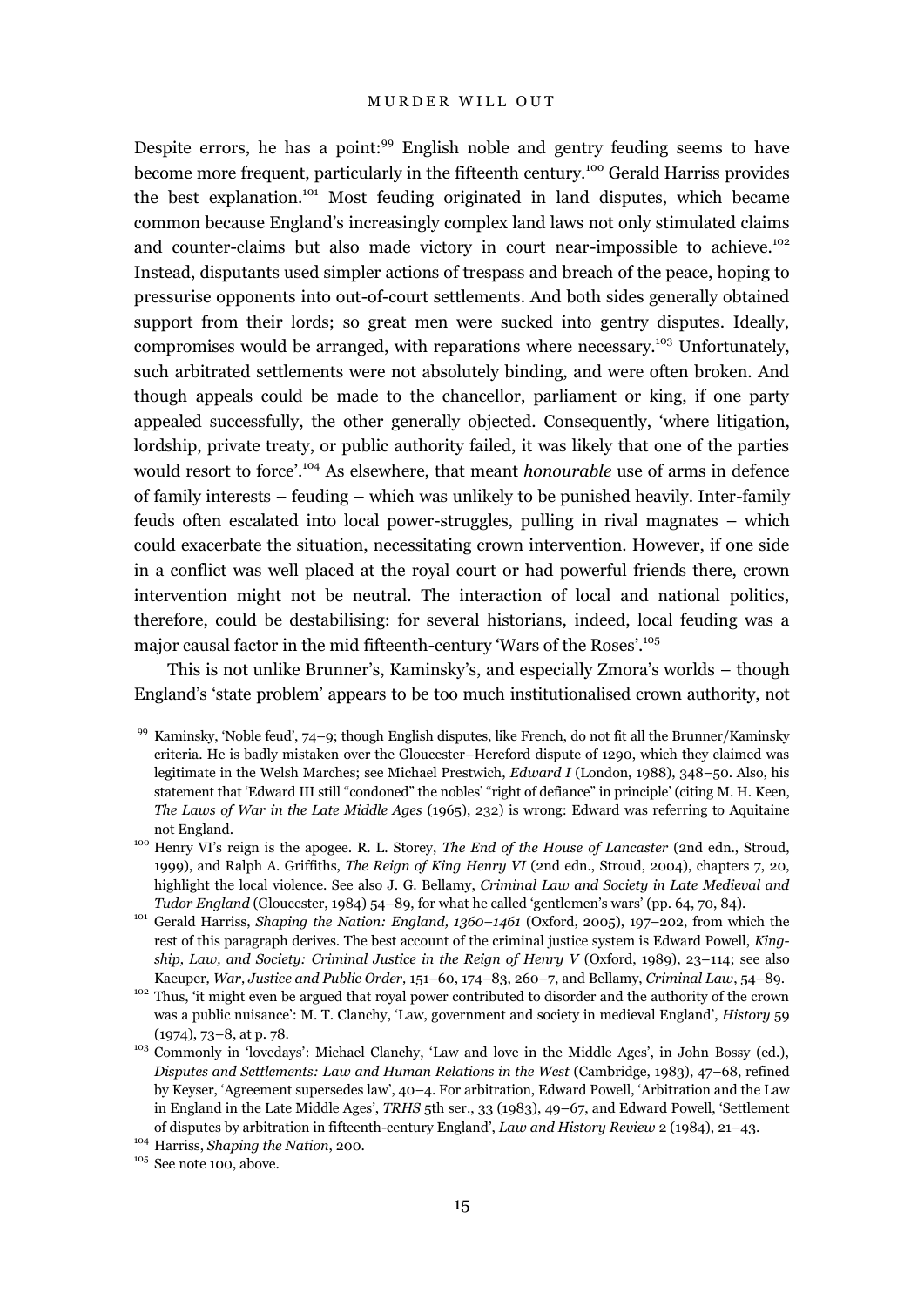too little. The best solution was direct royal action – very direct, believed the author of a story about Henry V (1413–22) in the *Brut* chronicle. A Lancashire and a Yorkshire knight were feuding, and some of their followers were killed. Henry summoned them, and asked on what authority they had made his lieges kill each other. They begged for mercy, whereupon Henry said he had some oysters to eat, and unless they had made peace before he finished, they would be hanged!<sup>106</sup> They did, of course. The story  $$ presumably written later, when feuding was rife – portrayed Henry as the great upholder of justice. Yet the letter of the law was not followed: despite the killings, he pardoned the offenders – but terrified them into not offending again. Edward Powell has illustrated the reality of such flexibility. Under Henry IV (1399–1413) the midlands had suffered from serious disorder and feuding; so in 1414 Henry V sent King's Bench judges there on 'superior eyre'. Some 2,200 persons were indicted for violence, and about 800 stood trial (the rest would have been outlawed). But few were found guilty; most either paid a fine in advance or bought a pardon, and Henry soon pardoned everyone who had been indicted. That looks like serious weakness in one of medieval England's toughest kings – yet, as Powell asks, what else could be done? Those indicted included most of the county elites; had they been imprisoned or executed, local government would have collapsed.<sup>107</sup> On the other hand, 'the most serious offenders were made to take out recognisances for large sums to keep the peace; for the rest a fine or pardon was sufficient to buy off the king's suit and gain readmission to his peace'.<sup>108</sup> Those readmitted to the king's peace would have known that reoffending would not be tolerated – surely the *Brut*'s main message.

Henry V's strong personal kingship evaporated under Henry VI (1422–61), and though Edward IV (1461–83) was tougher, his real heir in this respect was Henry VII (1485–1509). Had the oysters story been written about him, the knights would have been put under recognisance, promising in writing to pay a large sum of money if they offended again. All fifteenth-century kings used recognisances to a certain extent, but Henry VII made them 'the linchpin of his entire ruling system';<sup>109</sup> hundreds were exacted from men engaging in violent disputes, generally after appearing before Henry himself or his council. That bypassed the formal, clogged-up, law-courts – but in practice was the best way of dealing with troublesome gentry and lords.<sup>110</sup>

Thus the response to feuding by the two most successful fifteenth-century English kings paralleled French rather than German practice. Also, the numerous pardons

<sup>106</sup> *The Brut*, ed. F. W. D. Brie (EETS, 1906–8), ii, 595; Powell, *Kingship, Law, and Society*, 230–1.

<sup>107</sup> *Ibid*., 166–94.

<sup>108</sup> *Ibid.*, 194.

<sup>109</sup> Sean Cunningham, *Henry VII* (Abingdon, 2007), 216.

<sup>110</sup> *Ibid*., 209–33; Sean Cunningham, 'Loyalty and the usurper: Recognizances, the council and allegiance under Henry VII', *Historical Research* 82 (2009), 459–81; Sean Cunningham, 'Henry VII, Sir Thomas Butler and the Stanley family', in Tim Thornton (ed.), *Social Attitudes and Political Structures in the Fifteenth Century* (Stroud, 2000), 220–41; and Sean Cunningham, 'The Establishment of the Tudor Regime: Henry VII, Rebellion, and the Financial Control of the Aristocracy, 1485–1509' (Lancaster University Ph.D. thesis, 1995).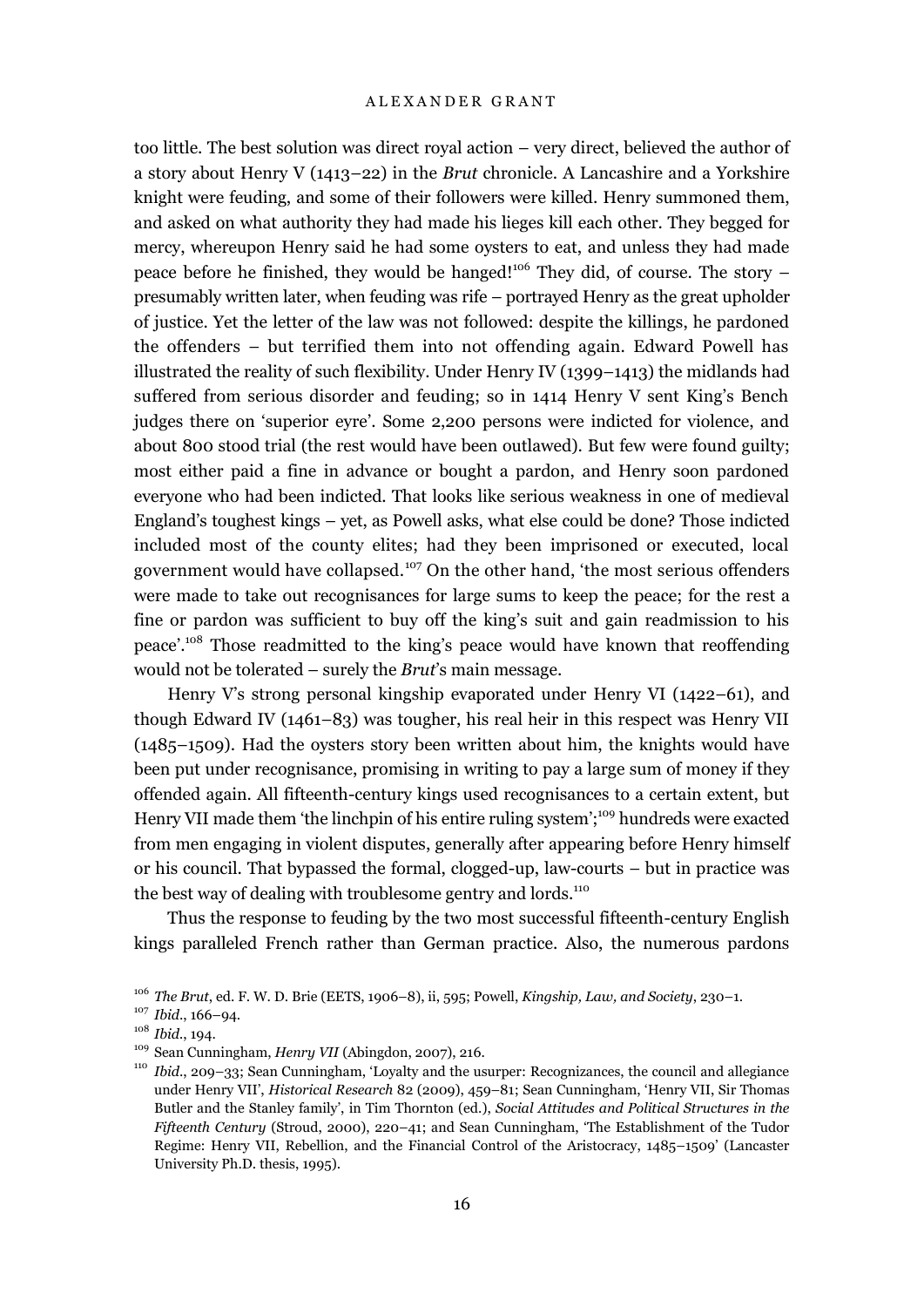recorded in the patent rolls of fourteenth- and fifteenth-century England suggest that royal grace was exercised as frequently as in France;<sup>111</sup> while English letters of pardon had to be 'proved' in court, when 'any appellant wishing to bring a suit against the recipient of the pardon' was entitled to object.<sup>112</sup> However, as the word 'appellant' indicates, a simple objection was not enough; it had to be made through a legal 'appeal of felony' – a formal private prosecution – which could win damages, but might be both costly and unsuccessful.<sup>113</sup> That was obviously much less satisfactory for injured parties than the French system, in which remissions were almost always conditional upon their satisfaction. The reason was, of course, the great development of twelfthand especially thirteenth-century English royal justice<sup>114</sup> – as a result of which, F. W. Maitland remarked many years ago, 'the law of *wer* [wergeld], being no longer applicable if there was felony, perished for lack of sustenance, and the *parentes occisi* [kinsmen of the slain] were reduced to getting what they could by threats of an appeal'.<sup>115</sup>

Wergeld, indeed, had become 'anathema to English common law' – as Rees Davies commented in regard to Edward I's abolition of the Welsh version, *galanas*, after conquering the principality of Wales in 1284.<sup>116</sup> But it must be added that outside the principality, in the Welsh Marches, *galanas* appears to have survived into the fifteenth century. Moreover, across the Irish Sea the similar *éraic* operated within Gaelic lordships well beyond the Middle Ages, $117$  while blood-money is found in Anglo-Irish lordships as well.<sup>118</sup> Ireland leads us back to Scotland, where the eleventh-century 'Laws of the Brets and the Scots' (so-called) detailed the equivalent,  $cr\acute{o}^{119}$  – which, as Wormald showed, survived loosely as late medieval and early modern 'assythment'.<sup>120</sup>

<sup>113</sup> For good accounts of the fourteenth-century English system, see *ibid*., 1–81, and Anthony Musson, *Public Order and Law Enforcement: The Local Administration of Criminal Justice, 1294–1350* (Woodbridge, 1996).

- <sup>115</sup> Sir Frederick Pollock and Frederic William Maitland, *The History of English Law before the time of Edward I* (1895; 2nd edn., reissued, London 1966), ii, 483.
- <sup>116</sup> Davies, 'Survival of bloodfeud', 339.
- <sup>117</sup> The best study is Neil McLeod, 'The blood-feud in medieval Ireland', in Pamela O'Neill (ed.), *Between Intrusions: Britain and Ireland between the Romans and the Normans* (Sydney, 2004), 114–33, which starts in the 1450s and uses Gluckman's 'Peace in the feud'. See also Katherine Simms, *From Kings to Warlords: The Changing Political Structure of Gaelic Ireland in the Later Middle Ages* (Woodbridge, 1987), 89–91; K. W. Nicholls, *Gaelic and Gaelicized Ireland in the Middle Ages* (2nd edn., Dublin, 2003), 59–64; and Fergus Kelly, *A Guide to Early Irish Law* (Dublin, 1988), 125–34.
- <sup>118</sup> Peter Crooks, 'Factions, feuds and noble power in the lordship of Ireland, *c*.1356–1496', *Irish Historical Studies* 35 (2007), 425–54, esp. p. 453; Nicholls, *Gaelic and Gaelicized Ireland*, 60–4.
- <sup>119</sup> Alice Taylor, '*Leges Scocie* and the lawcodes of David I, William the Lion and Alexander III', *SHR* 88 (2009), 207–88, at pp. 237–43, and (for text and translation) 278–9, 286–8; Patrick Wormald, 'Anglo-Saxon law and Scots law', *SHR* 88 (2009), 192–206.
- <sup>120</sup> Wormald, 'Bloodfeud', 62–4. It was still paid in the eighteenth century, and was not formally abolished until 1996: W. David H. Sellar, 'Forethocht felony, malice aforethought and the classification of homi-

<sup>111</sup> Pardons appear on virtually every page of the 45 volumes of the *Calendars of Patent Rolls* covering the years 1307–1509.

<sup>112</sup> Helen Lacey, *The Royal Pardon: Access to Mercy in Fourteenth-Century England* (Woodbridge, 2009), 20.

 $114$  Above, at note 97.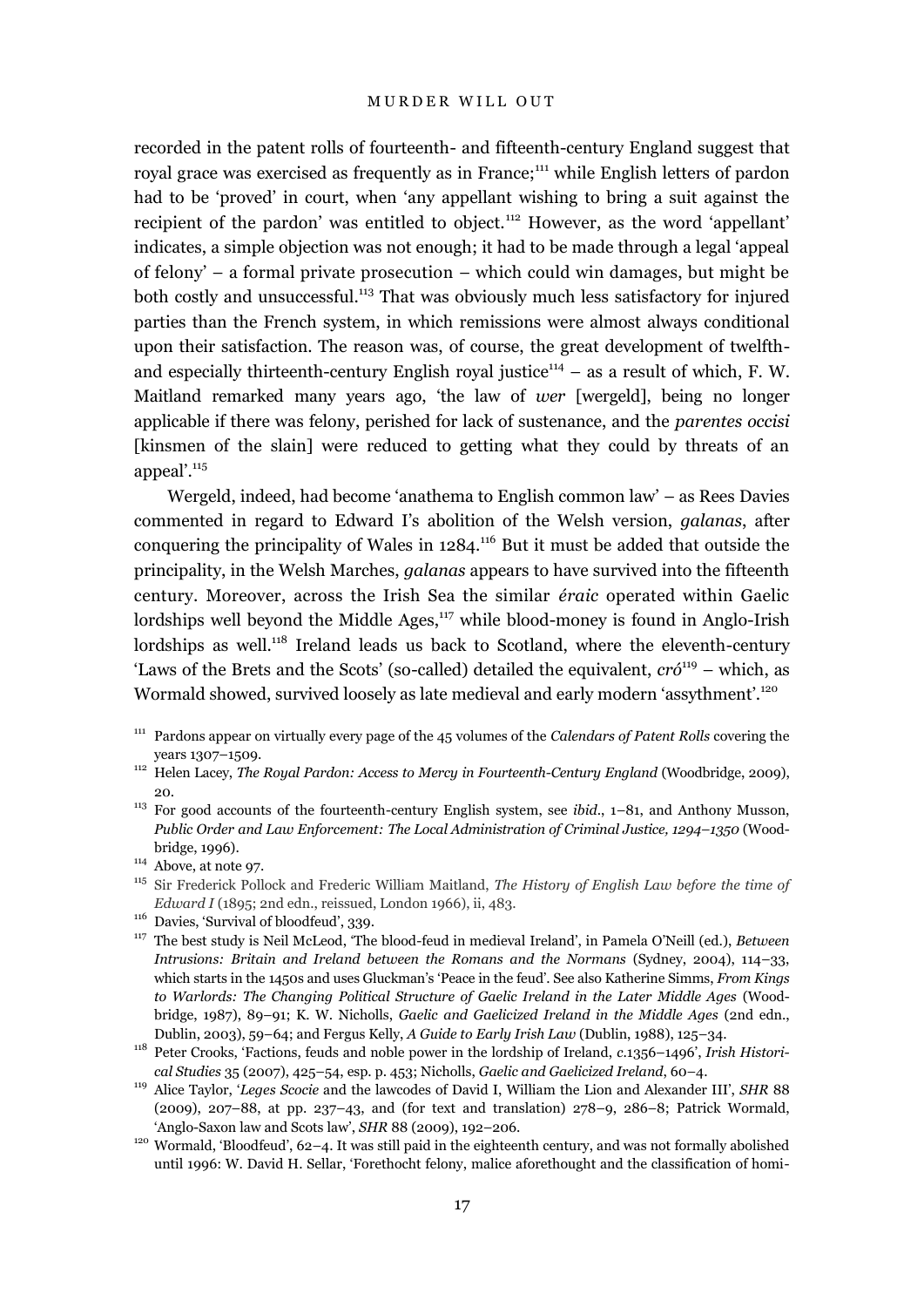And with respect to Scotland, whereas when 'Bloodfeud' was published it seemed exceptional, it now appears to be entirely normal. What are the general implications? Though Max Weber's concept of the modern state's 'monopoly of legitimate force' is conspicuously absent, $121$  the underlying concept – that the state's purpose is to uphold law and order – applies usefully to the medieval era. But what law was upheld? It involved not only enactments ('statute law'), but also traditional rules which tolerated the commonest forms of killing (in hot-blooded quarrel and self-defence) and required compensation for the victim's kin. And how was 'order' maintained? The main need was to prevent prolonged feuding, which was more achievable through pacification than punishment, since the latter could stimulate more feud. Pardons and bloodmoney were therefore crucial for medieval law-and-order mechanisms. Admittedly these varied – the 'state' is less visible in Germany, while in England, where it is most visible, the compensation requirement disappeared. As for Scotland, its system resembles France's – and both seem good examples of the late medieval approach to maintaining law and order, which evokes not Weber's monopoly of force but Michel Foucault's contention that sovereignty's fundamental attribute was the right 'to take life or let live'.<sup>122</sup> The life-giving pardon can be called the ultimate act of state.

II

The rest of my reflections are specifically Scottish, and focus on royal remissions. Technically, these relate to crime rather than feuding, which, as the 1598 act anent feud shows, was not crime per se.<sup>123</sup> But what was medieval crime? For Scotland, Alice Taylor answers significantly, 'we cannot continue identifying crime by the presence of royal or … state punishment. Crime should instead be understood to denote offences that an authority put right, through the force of its own law-making'.<sup>124</sup> Saudi Arabia, where the state plays a largely enabling role, comes to mind.<sup>125</sup> But from the later twelfth century the Scottish crown claimed more. A charter of William I asserted that major offences – 'murder, premeditated assault, rape, arson and plunder' – belonged 'to my regality' and should be prosecuted by his 'crowner' before his justices; while his laws forbade lords from holding courts without notifying the sheriffs, and reserved the 'four

cide', in W. M. Gordon and T. D. Fergus (eds.), *Legal History in the Making* (London, 1991), 43–59, at p. 47.

<sup>121</sup> *Weber: Political Writings*, ed. Peter Lassman and Ronald Spiers (Cambridge, 1994), 310–11.

<sup>122</sup> Michel Foucault, *'Society must be defended': Lectures at the Collège de France, 1975–76*, trans. David Macey (London, 2003), 240–1. See also Gauvard, 'Grâce et exécution capitale', 290: 'The judicial power of the king thus has a double nature: it is simultaneously a power of life and a power of death'.

 $123$  RPS, 1598/6/2: it was intended to pacify feuds through compulsory royal arbitration, and also enable those against whom 'deadly crimes' had been committed in the course of the feuds to make formal accusations.

<sup>&</sup>lt;sup>124</sup> Alice Taylor, 'Crime without punishment: Medieval Scottish law in comparative perspective', in David Bates (ed.), *Anglo-Norman Studies*, XXXV: *Proceedings of the Battle Conference 2012* (Woodbridge, 2013), 287–304; quotation from p. 304; I am most grateful to Dr Taylor for sending me a prepublication copy.

<sup>125</sup> Above, at note 25**.**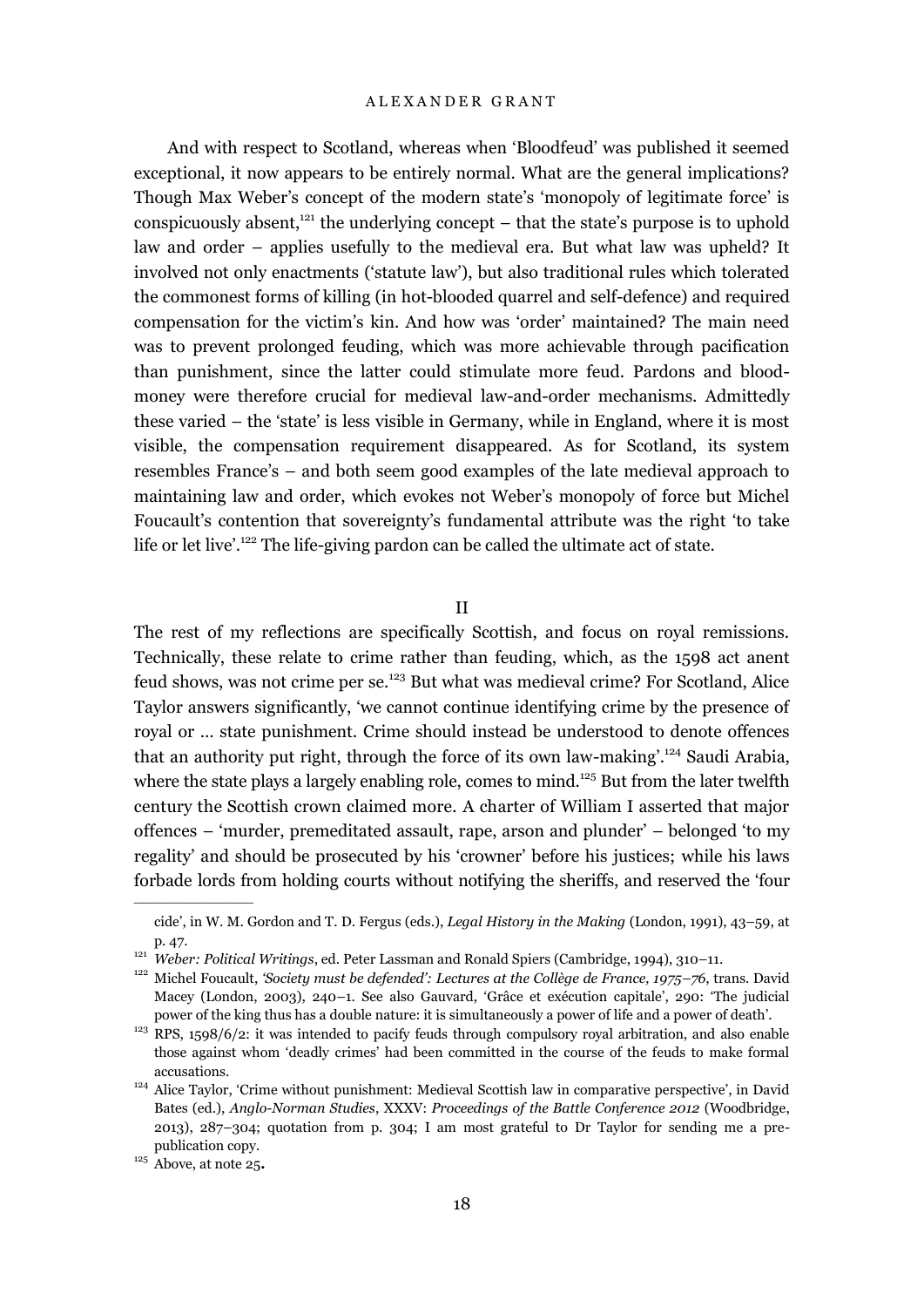### MURDER WILL OUT

pleas ... pertaining to his crown: namely rape, plunder, arson and murder'.<sup>126</sup> Furthermore, the thirteenth-century 'legislation of Alexander II reveals a royal monopoly over crime' – which has obvious implications for the granting of remissions.<sup>127</sup>

Such a monopoly was never absolute, however, because (as in France) the rights of the victim of crime or his kin remained fundamental. Consequently, Scottish remissions, like French (and as in *shari'a* law), were always conditional on the offender giving assythment. That is clear from the first known text of a remission for killing, in an early fourteenth-century formulary:

[the king] remits our rancour against T de C for the death of X, provided that he makes peace with the relatives and friends of X so that we hear no further complaint; takes him under our peace; and forbids anyone to hurt him on account of the death of X under pain of forfeiture, or to kill him under pain of  $death.<sup>128</sup>$ 

An actual early fifteenth-century remission is similar but fuller:

Remission by Robert, Duke of Albany, Governor of Scotland, to Thomas Boyd of Kilmarnock, Robert Muir of Rowallan, etc., for the slaughter of Maurice Neilson of Dalrymple, Robert Black and Donald Young at Dalmellington, for burning their houses, for ravaging the goods and chattels of Alexander Cunningham at Badlane, and the lands of Drumcross, and for all other depredations. Provided that Thomas etc. make such peace and concord with the kin and friends of the late Maurice etc., and give such compensation for all damages, that henceforth no complaint shall be heard about this matter. Also, Thomas etc. are taken firmly into the Governor's peace: they are not to be attacked, under threat of royal forfeiture. 24 October 1409.<sup>129</sup>

Unfortunately Scottish remissions, unlike French, did not rehearse offenders' stories; but their principle was the same. So was the procedure, which (at least from the later fifteenth century) involved obtaining a royal letter that was either effective immediately, or was examined in court (usually under challenge), and if acceptable was then put into operation; but both processes depended on the opposing party issuing a 'letter of slains' certifying due satisfaction.<sup>130</sup> In Scotland as in France, however, remissions

<sup>126</sup> *RRS*, ii, no. 80; Taylor, '*Leges Scocie*', 211, 282–3 (*LS*, c.7).

<sup>&</sup>lt;sup>127</sup> Quotation fromTaylor, 'Crime without punishment', 304; and for the implications, Cynthia J. Neville, 'Royal mercy in later medieval Scotland', *Florilegium*, forthcoming. I am most grateful to Professor Neville for sending me a final draft of this article, which introduces her current research project on the subject.

<sup>128</sup> *Scottish Formularies*, ed. A. A. M. Duncan (Stair Society, 2011), E44, giving the text of either A39 or A40 (p. 21), which are early fourteenth-century; Duncan's summary, slightly amended.

<sup>&</sup>lt;sup>129</sup> NRS, Boyd of Kilmarnock Papers, GD8/1; my summary.

 $130$  This derives mostly from Jackson W. Armstrong, 'The justice ayre in the Border sheriffdoms, 1493–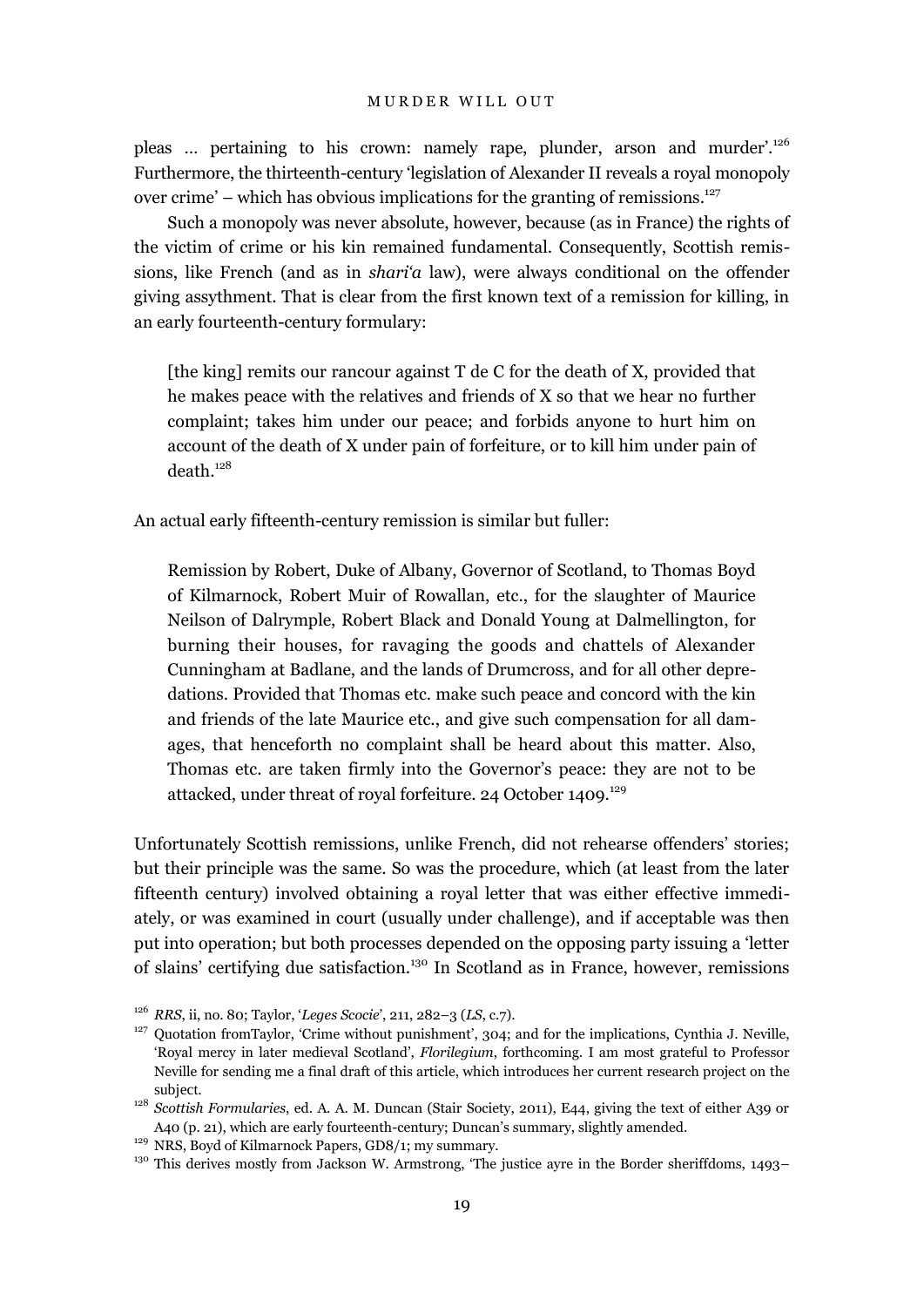were strongly criticised, as in the later-fifteenth-century poem on kingship known as 'The Harp':

> But of one thing all good men marvel more When great council, with thine own consent Has ordained strict justice no man to spare Within short time thou changes thine intent Sending a contrair letter incontinent Charging of that matter may be naught Then all the world murmurs thou art bought … And when thou gives a plain remission In case requiring rigour of justice But [without] goodly cause, thou offends to the crown

And forfeits both to God and thine office.<sup>131</sup>

Historians have mostly echoed such criticism, but detailed analysis gives a more complex picture.

The first reference to remissions is in the *Assise Willelmi Regis*: if a thief was lawfully executed and his kin killed his accuser, 'the king shall have his full right from the killers' – 'without any concord or remission unless by the advice and consent of [the victim's] kin'; and if he granted remission without their knowledge, they 'may take vengeance on those who killed their kinsman'. But only the first part (to the dash) is William I's; the rest is a late thirteenth- or early fourteenth-century amendment.<sup>132</sup> That shows the emergence of remissions, and highlights the necessity for consent by the victim's kin and the legitimacy of vengeance killing – though perhaps only in this special case.

Formal parliamentary records begin with Robert I's legislation of 1318, which has three relevant chapters. Because of past 'disagreements and grievances … between the nobles', c.22 forbade 'that henceforth any person cause damage, burden or harm to another', and anyone doing so shall have 'broken the peace of the lord king',<sup>133</sup> which looks like a (highly optimistic) ban on feuding. Also, c.5 enacted that when anyone was convicted 'of homicide, rapine, theft or other offences … common justice be done

<sup>1498&#</sup>x27;, *SHR* 92 (2013), 1–37, at pp. 30–3; and for slains, see Wormald, 'Bloodfeud', 62–3, 66.

<sup>131</sup> *Liber Pluscardensis*, 2 vols., ed. F. J. H. Skene (Edinburgh, 1877–80), i, 399–400. This chronicle was written in the early 1460s, but survives only in copies from 1478×1496 and (apparently) 1489. The poem – the last item in the chronicle – is in only the 1489 version (*ibid*., i, pp. x–xii), and so may well be an addition to the text proper. Therefore it is more likely to be aimed at James III (whom the criticism fits exactly, see below, at note 145) than James II, as is usually said, e.g. by Roland Tanner, *The Late Medieval Scottish Parliament: Politics and the Three Estates, 1424–1488* (East Linton, 2001), 162.

<sup>132</sup> Taylor, '*Leges Scocie*', 232–4.

<sup>&</sup>lt;sup>133</sup> RPS, 1318/22.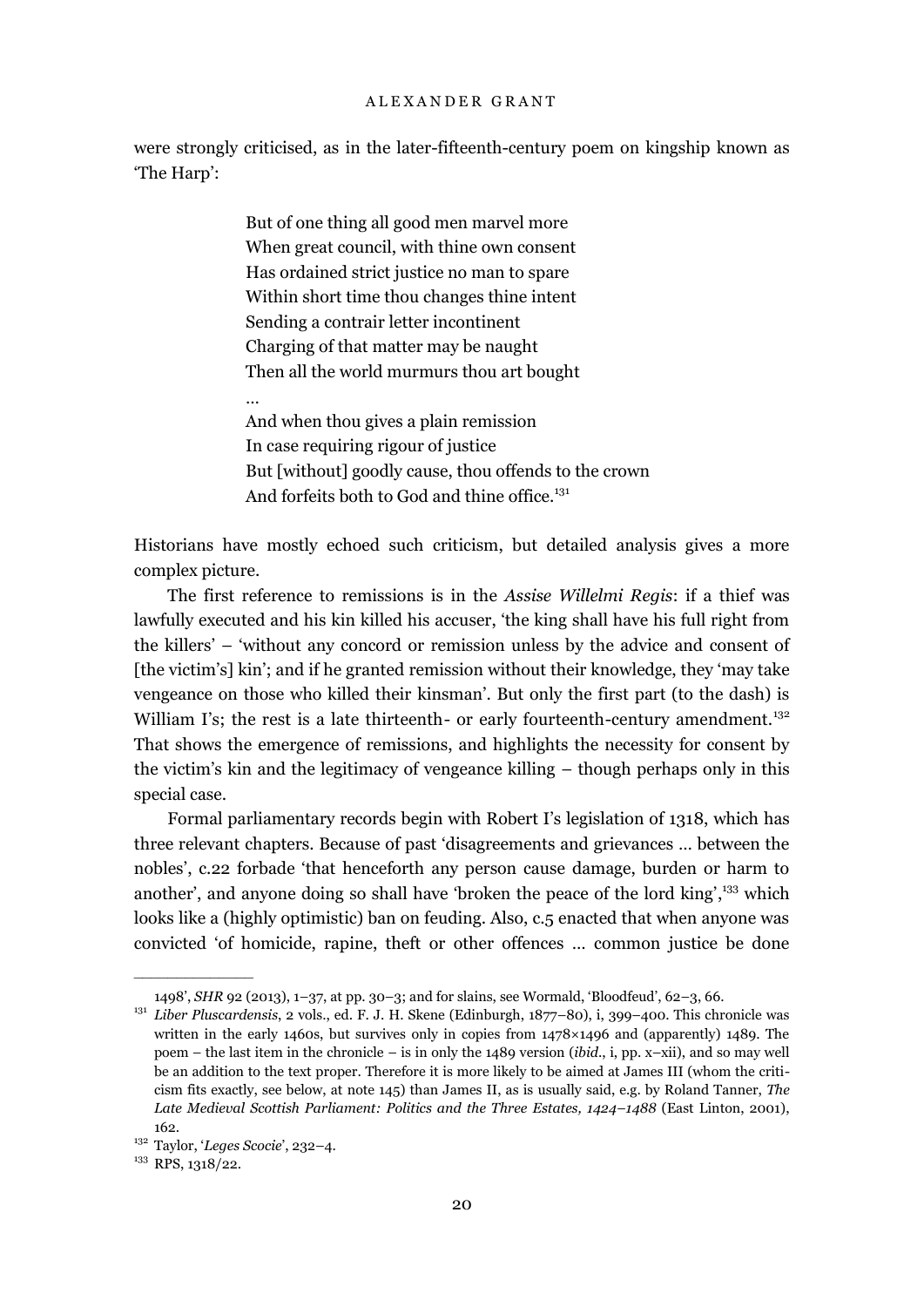without redemption', and c.11 that 'no-one [shall] take a redemption from a thief'– but neither provision applied to the king or to lords possessing 'liberties in such matters'.<sup>134</sup> So lords of regality could grant remissions; but who else had been doing so, wrongfully? Perhaps earls – which would have important implications – but we cannot say. However, crown authority over remissions was now asserted.

Next, after David II came back from captivity in 1357, his 'full council' declared 'that nobody in future shall move war against his neighbours' (again anti-feud), and that the king would review past remissions by his lieutenant.<sup>135</sup> However, royal impartiality became an issue: in 1366 'the three communities' insisted that justice should be done without favour, that judicial letters should not be revoked (as later in 'The Harp'), and that 'remissions … should be null and void' unless compensation was accepted within a year.<sup>136</sup> And in 1370, David had to prohibit remissions for homicides found by inquest to be by 'murder or malice aforethought' unless the general council gave approval; though he could still grant them for unpremeditated killing.<sup>137</sup> Theoretically, that was a significant change. For William I, 'murder and premeditated assault' pertained 'to my regality', and so, by Robert I's logic, the crown could grant remissions for them; but parliament was now attempting to restrict that regality.

After Robert II succeeded David, the 1372 parliament developed the new rules, allegedly because of recent killings. Since justice 'was not as fast as expedient', in future a killer should be imprisoned while an immediate assize determined whether the homicide was 'by forethought felony or murder, or from the heat of anger, namely *chaudemella*'. If the former, 'justice is immediately to be done'; if the latter, 'he will have the legitimate and due delays and defences'.<sup>138</sup> Those who committed murder or forethought killing were now to be executed at once! The new rules were draconian – but exceptional, because they were to apply for just three years. And 1384 saw further law-and-order legislation. Unfortunately the homicide measures (again for three years) are lost; but the concept of forethought malice (*precognita malicia*) was extended to mutilation, wounding and beating.<sup>139</sup> The next recorded legislation was under Robert

- <sup>137</sup> *Ibid*., 1370/2/36: *per murthyr vel per precogitatam maliciam*. See also 1370/2/12, and *Scottish Formularies*, E14 (pp. 55–6): a 'brieve to the sheriff to hold an inquest into whether the bearer killed someone in a rage and not by murder or forethought felony'; this probably dates from the early 1370s, and certainly from before 1424.
- <sup>138</sup> RPS, 1372/3/6, and 7–12; Sellar, 'Forethocht felony', 48–9.
- <sup>139</sup> RPS, 1384/11/1, 6–17. A whole folio is clearly missing between the preamble to c.6, and the middle of what is called c.7: see notes to c.6 and c.7. The time limit is stated in c.17, while c.9 deals with mutilation and wounding by forethought, for which the process should proceed 'as is ordained above concerning homicide'. Much of Robert II's and Robert III's parliamentary records are missing, and what survives is mostly in problematic copies: *ibid.*, 1384/1/1, note.

<sup>134</sup> RPS, 1318/5, 11. Note *Scottish Formularies*, E49 (pp. 74–5): a brieve by which the king 'following his statute issued dealing with such a case, remits his rancour' for a killing found by inquest to be in selfdefence. This, *pace* Duncan, can be associated with the 1318 legislation, c.5.

 $135$  RPS,  $1357/11/12-13$ .

<sup>&</sup>lt;sup>136</sup> *Ibid.*, 1366/7/6, 13, my paraphrase of some problematic wording, which may have been mistranscribed: 'remissions should be null and void, *nec satifiat parti infra annum a data earundem, nisi forte manifeste steterit per illos quorum interest*'.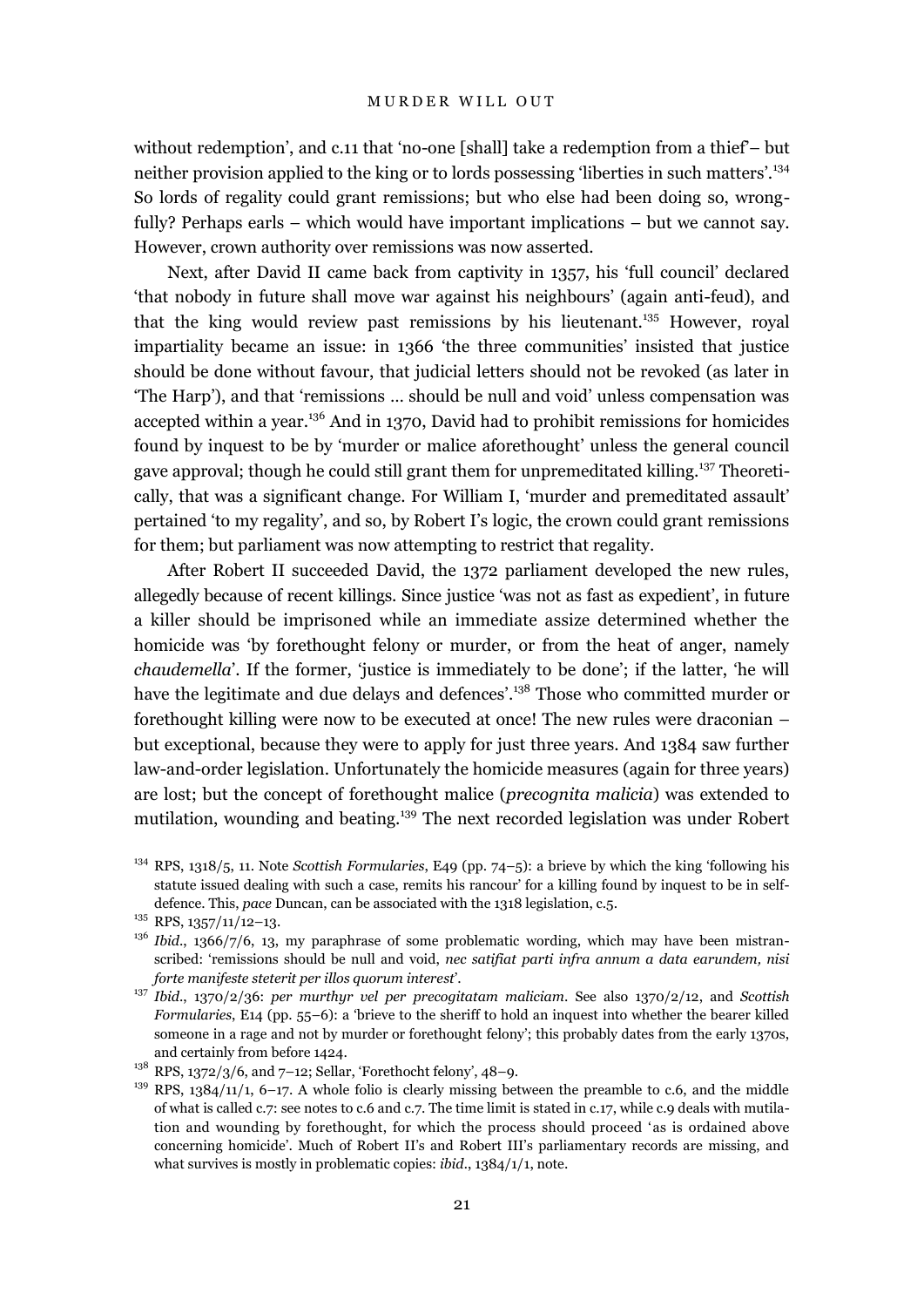III: the 1397 'statute of Stirling' addressing 'great and horrible destructions … and slaughters'. No one was to 'use destructions, slaughter, reif nor burning … under the pain of forfeiture of life and goods', and for three years offenders identified by inquest had to give securities to appear at the next justice ayre; those who could not would be executed, and those who fled would be put 'to the horn [outlawed] without remission'.<sup>140</sup> The following year, 'to repress transgressors more sternly', all offenders were given just forty days 'to stand to law', or be outlawed;<sup>141</sup> while in 1399, a further amendment put victims' complaints to royal officers on the same footing as formal inquests, and the statute was extended for three more years.<sup>142</sup>

The later fourteenth-century acts demonstrate serious concern about law and order, echoing English and French measures.<sup>143</sup> But they also demonstrate consistent, thoughtful efforts by the political elite to make the system more effective, including (ideally) limiting remissions to unpremeditated offences. That, however (as noted above), restricted royal power and grace, and so had to be convincingly justified: hence the preambles highlighting awful lawlessness, which (as with modern equivalents) can be regarded as political propaganda depicting a collapse of law and order which had to be rectified.<sup>144</sup>

The most famous instance of such propaganda is, of course, Bower's story of James I being told on his return to Scotland in 1424 about the 'thieving, dishonest conduct and plundering' in Scotland, and replying, 'If God spares me I shall see to it that the key guards the castle and the thorn bushes the cow'.<sup>145</sup> His first enactment in 1424 was 'that firm and secure peace be … held among all and sundry lieges and subjects of our sovereign lord the king. And that no man … move or make war against another, under all pain that may follow by the course of common law'.<sup>146</sup> That is nothing new, and in practice his only important innovation was to make his predecessors' three-year provisions permanent. But the lives of those guilty of forethought homicide were to be 'at the king's will', so remissions were not forbidden: James had cancelled the 1370s restriction on royal grace.<sup>147</sup> His other acts simply modified the 1370–99 measures, $148$  and minor amendments are all that can be found under his

<sup>140</sup> *Ibid*., 1397/1–2.

<sup>141</sup> *Ibid*., 1398/9.

<sup>142</sup> *Ibid*., 1399/1/14.

<sup>143</sup> For these, see Sellar, 'Forethocht felony', 46–6, 51–2.

<sup>&</sup>lt;sup>144</sup> For an in-depth analysis of political propaganda relating to crime which is relevant here, see Claude Gauvard, 'Fear of crime in late medieval France', in Barbara A. Hanawalt and David Wallace (eds.), *Medieval Crime and Social Control* (Minneapolis, Minn., 1999), 1–48: a translation of *'De grâce especial'*, chapter 5.

<sup>145</sup> *Chron. Bower* (Watt), viii, 323. This theme is excellently explored in Michael Brown, 'James I', in Michael Brown and Roland Tanner (eds.), *Scottish Kingship, 1306–1542: Essays in Honour of Norman Macdougall* (Edinburgh, 2008), 155–78, at pp. 157–64, and p. 175 for how James's harsh administration of government, especially justice, backfired fatally in 1437.

<sup>146</sup> RPS, 1424/2a.

<sup>147</sup> *Ibid*., 1426/10.

<sup>&</sup>lt;sup>148</sup> Compare RPS, 1424/5 with 1397/1; 1425/3/15 with 1397/2; 1426/10 with 1372/3/6, 1398/9, and 1399/1/4; 1432/3/2 with 1372/3/6; and 1432/3/6–7 with 1398/10.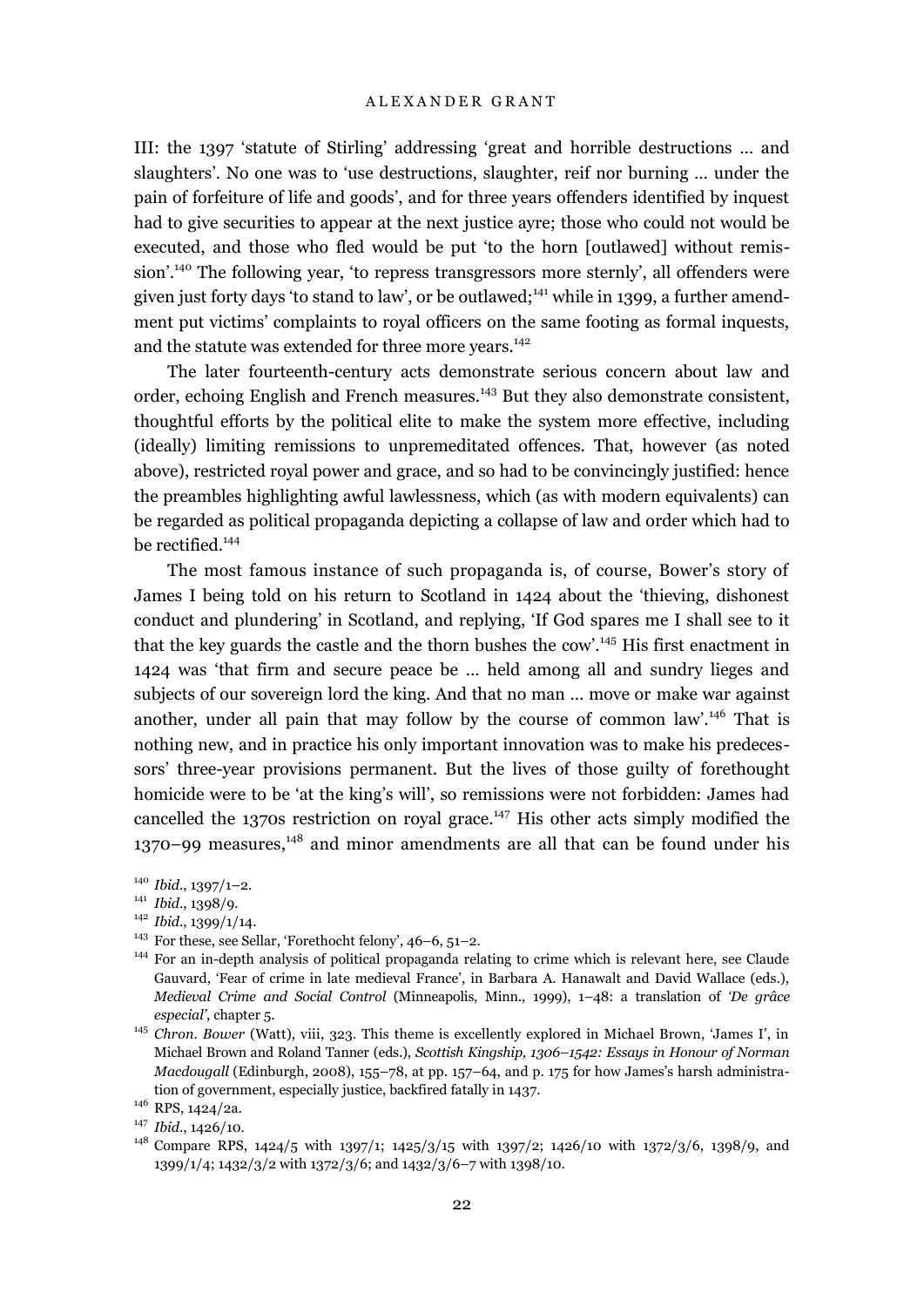successors.<sup>149</sup> But in 1473 parliament exhorted James III 'to close his hands for remissions and respites';<sup>150</sup> in 1477, because 'the greatest reason' for the frequency of slaughter 'is the easy granting of the king's grace in pardons', forgiveness 'for any kind of slaughter' was suspended for the next three years;<sup>151</sup> and there were three similar acts in 1484, 1485 and 1487.<sup>152</sup> This is worse than the pressure on David II, and surely reflects a specific problem with James III (as probably reflected in 'The Harp') – which he may have justified in terms of royal power to 'let live' through acts of mercy.<sup>153</sup>

In contrast, under James IV – who has the best law-and-order reputation of any late medieval Scottish king – the legislation has no mention of (and hence concern about) remissions until 1504, when, because of 'great slaughter … and the reasons for it in the assurance and belief of getting swift remissions', he agreed to prohibit them 'for slaughter committed as premeditated felony' until decided otherwise.<sup>154</sup> This parliament, however, was held in response to specific defiance from parts of the Highlands and the West, and both the preamble and the act (with its ban on mercy for deliberate  $killing$ ) can be seen as political statements. That said, the act – which echoes criticisms of his father – has been seen as complaining about James using remissions to raise money.<sup>155</sup> These were certainly lucrative: for instance in 1495 Hugh Rose of Kilravock and William Munro of Foulis (plus accomplices) paid £233.6s.8d. and £80 respectively for remissions for killing Walter Gawane.<sup>156</sup> But so long as the crown ensured that remissions did bring assythment and pacification (which James III probably did not do), then to view them chiefly from a fiscal standpoint is distorting. As with early medieval wergeld or *cró* and modern fines, the exaction of money was primarily punitive; royal remissions for serious crimes were not cheap, while the victim's kin had to be compensated, too.

More significantly, the act banned only remissions for homicide by forethought. The preamble suggests such killings were widespread, but is that correct? For James

<sup>149</sup> *Ibid*., 1469/25; 1471/5/3; 1484/2/33; 1485/5/10; 1487/10/8–9; 1488/1/22.

<sup>&</sup>lt;sup>150</sup> *Ibid.*, 1473/7/10. A respite was a conditional remission, limited to a number of years.

<sup>151</sup> *Ibid*., 1478/6/80: discussed (and redated) in Tanner, *Late Medieval Scottish Parliament*, 214–15, along with a 1477 privy seal letter to the sheriff of Edinburgh ordering public proclamation that there would be no 'respite or remission for slaughter committed of forethought felony' – a narrower definition than in the statute.

<sup>152</sup> RPS, 1484/2/34; 1485/5/10; 1487/10/5.

<sup>153</sup> Tanner, *Late Medieval Scottish Parliament*, 215, 251, 254–6; Norman Macdougall, *James III* (2nd edn., Edinburgh, 2009), 141–2, and p. 274 for the story of how James, accompanied by the papal legate and Bishop Elphinstone, pardoned a condemned aristocratic murderer with the words 'let mercy prevail' – to Elphinstone's approval. This apocryphal story may have been aimed against parliament's disapproval of James's remissions. For more on the story, see Alasdair A. MacDonald, 'James III, kingship and contested reputation', Chapter 11 in this volume.

<sup>154</sup> RPS, 1504/3/108; also, more briefly, 1504/3/25.

<sup>155</sup> E.g. by Norman Macdougall, *James IV* (Edinburgh, 1989), 164; Ranald Nicholson, *Scotland: The Later Middle Ages* (Edinburgh, 1974), 570.

<sup>&</sup>lt;sup>156</sup> *TA*, i, 210. Two years later Rose received a remission for himself and eleven others, for the cruel killing of Gawane and three others in the chanonry at Fortrose: *RSS*, i, no. 166. It is unclear whether this was linked to the 1495 payment, or whether there was a new transaction because of the other three mortalities.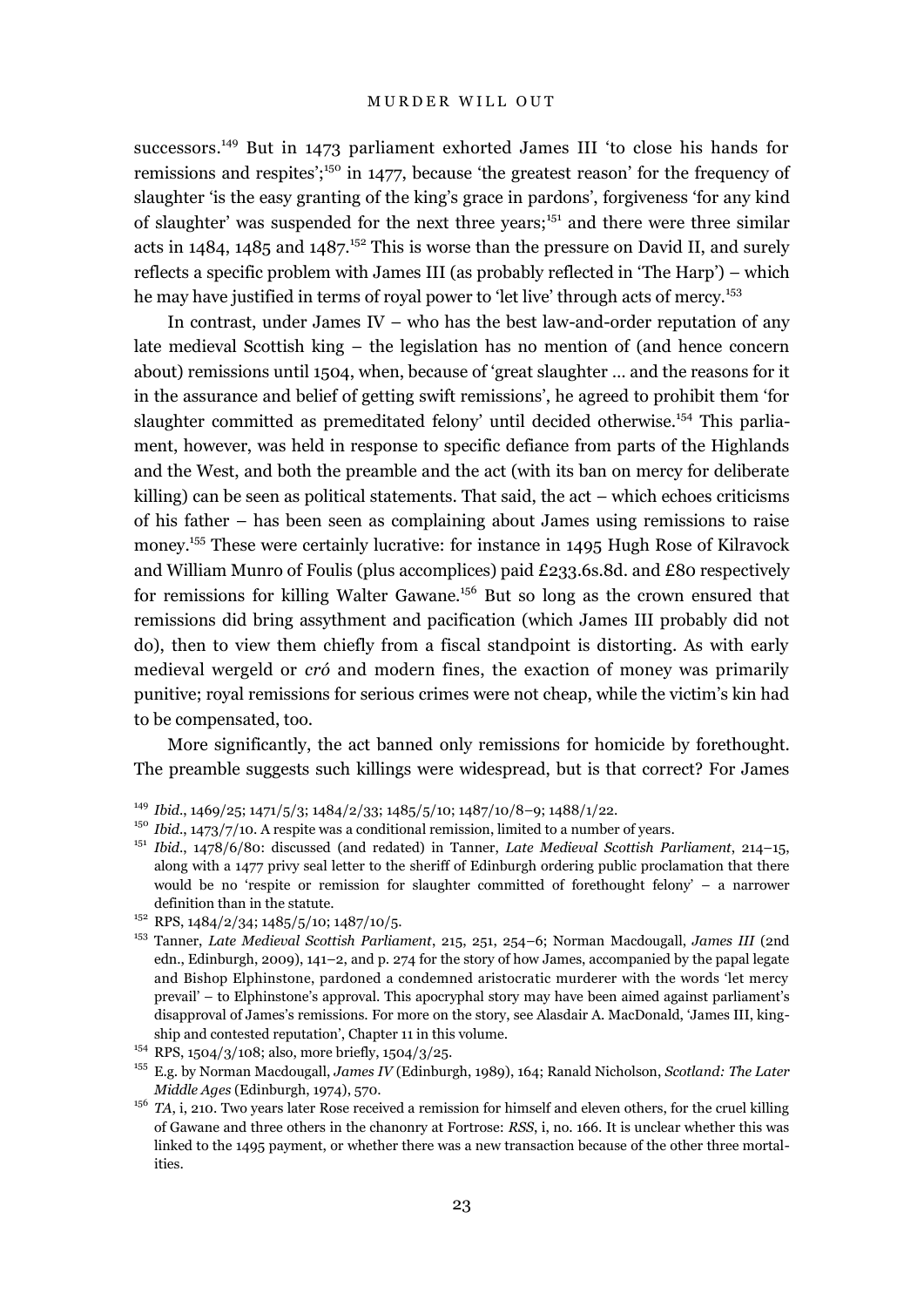IV, the Privy Seal Register survives, and so all the registered remissions that were formally registered can be studied – though here only a brief analysis is possible. In all, 581 remissions and temporary respites were registered. The breakdown of the most serious offence mentioned in each of them is: 249 remissions or respites for homicide; ninety-seven for forethought felony; 114 for defying the crown (mostly by rebelling, helping rebels and outlaws, refusing to serve in the army, and abusing sheriffs); fiftyfour for *reif* or robbery (mostly of livestock); forty for arson, plunder and other 'oppression' (damage to property); five for rape; fourteen for theft; and eight for 'theftwise' damaging the goods of the victim when lying with his wife (which must have meant stealing or damaging the husband's sexual rights over his wife, thus making adultery criminal and entitling the husband to assythment). All the offences except theft and adultery usually involved violence and could be associated with feud, but here my focus is on homicide and forethought felony.<sup>157</sup>

It should be noted, however, that 'forethought felony' per se did not automatically indicate killing: its general usage shows it was a wider concept, applicable to any premeditated violence. That is demonstrated by the remission granted to Andrew, Thomas and John Hunter in September 1498, 'for the slaughter of the late (*umquhile*) Thomas Blackford, and for the forethought felony done upon the said Thomas, his wife, bairns and servants':<sup>158</sup> clearly Thomas, his wife, children and servants had suffered a premeditated attack, but only Thomas had been killed, perhaps by accident. More generally, when a person is said to have been killed, they are invariably described as 'late', which is never found in forethought remissions unless a killing is also recorded; and whereas with remissions for homicide all other offences are normally included as well, with remissions for forethought offences that are *not* said to involve a killing, homicide is always specifically excluded.<sup>159</sup>

As for the 249 instances of actual homicide, remarkably few killings are said to be for forethought: only nine before the 1504 act, one in 1507 and two in 1510–11.<sup>160</sup> There were fifteen remissions for 'cruel homicide', presumably horrific or excessive wounding;<sup>161</sup> and twenty-eight for homicide 'by suddenty' or the like, in most cases no doubt

<sup>157</sup> Found within *RSS*, i, pp. 1–386; counting only the most serious offences recorded in each remission or respite (note that a single offence could generate several remissions, if several individuals were involved). Because of this methodology, my figures differ from those given in Nicholson, *Scotland*, 569, Macdougall, *James IV*, 164, and Leslie J. Macfarlane, *William Elphinstone and the Kingdom of Scotland, 1413–1514* (Aberdeen, 1985), 411–12, 436 (in which, incidentally, *reif* and theft seem to have been merged). A full-scale analysis of the material is planned by Cynthia Neville; see above, note 127.

<sup>158</sup> *RSS*, i, no. 251.

<sup>&</sup>lt;sup>159</sup> Nicholson, Macdougall and Macfarlane do not mention this important point with respect to their remission analyses. But, more significantly, Armstrong, 'Justice ayre', 26–9, counts all mentions of forethought felony as homicide, which, unfortunately, seriously distorts that part of his analysis and argument. For the 1384 legislation, RPS, 1384/11/9, and above, at note 139.

<sup>&</sup>lt;sup>160</sup> *RSS*, i, nos. 16, 106, 109, 163, 251, 307, 412, 690, 825, 1410, 1991, 2193. The 1504 act was probably cancelled in the 1509 parliament, but most of its legislation is lost: Macdougall, *James IV*, 190–1.

<sup>161</sup> *RSS*, i, nos. 117, 127, 166, 412, 584, 676, 718–20, 918, 1410, 1572, 1980, 2204, 2259.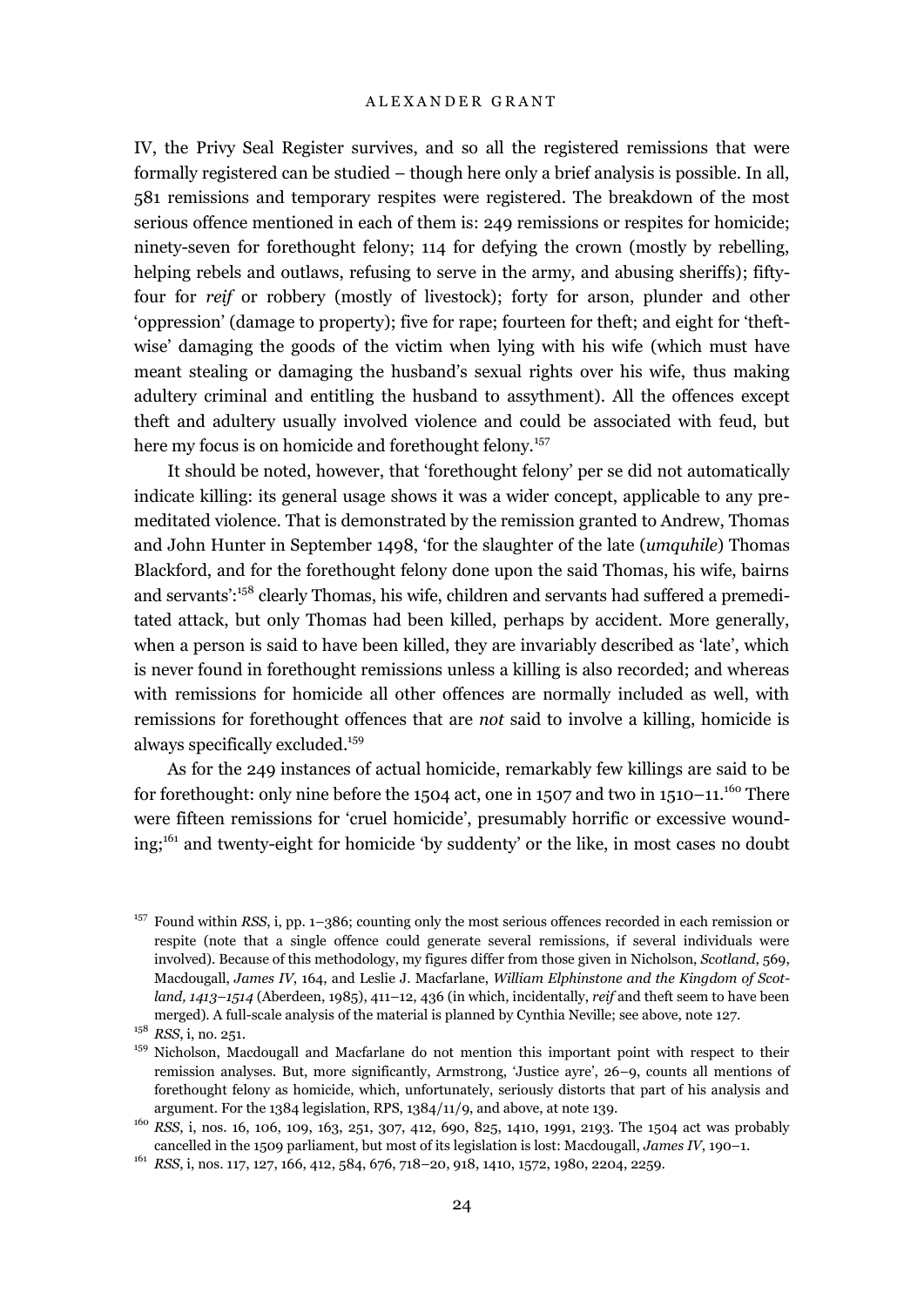due to outbursts of rage<sup>162</sup> – as with John Thowles's remission for killing Alexander Meill 'suddenly with a blow from a staff, namely a golf club'.<sup>163</sup> However, the form of homicide is not categorised in the other 194 instances. Some, like the killing of a child 'by the cast of a stone at a dog',<sup>164</sup> would have been accidental. But a broader explanation can be suggested. Since the 1370s there had been formal inquests into whether X killed Y 'by forethought felony or not'.<sup>165</sup> Any homicides not clearly caused by accident or rage should have been investigated, and those which inquests found not to be by forethought were probably recorded simply as homicide,<sup>166</sup> with no qualification (including many cases of self-defence, which the remissions never mention). In addition, the well-known propensity of medieval juries to favour the defendant would also help to explain why forethought verdicts were so scarce.<sup>167</sup>

Furthermore, it was probably easy and safe to commit non-forethought homicide *deliberately*. Consider late medieval Scotland's two most notorious killings. When James II summoned the eighth earl of Douglas to Stirling in February 1452, did he seriously expect him to break the Douglas–Crawford–Ross bond? According to the 'Auchinleck Chronicle', when Douglas said (probably vehemently and certainly insultingly) 'he might not nor would not', James called him 'false traitor' and 'leapt suddenly to him with a knife'. James must have expected that outcome – but technically it was excusable homicide 'by suddenty', though Douglas's brother understandably called it foul slaughter.<sup>168</sup> Similarly, when in February 1306 Robert Bruce set out for his fateful meeting with John Comyn in the Greyfriars church, Dumfries, did he seriously believe that they would reach an amicable agreement? I think not, and suggest that he anticipated and quite probably engineered a hot-blooded quarrel in which Comyn could be killed without overt premeditation.<sup>169</sup> Irrespective of whether that is correct in these cases, the main point is that by creating a situation in which a hot-blooded quarrel was inevitable, an enemy could be killed without committing forethought felony.

Also, when rival lords' followings encountered each other, tensions could easily escalate into lethal violence, as *Romeo and Juliet* illustrates, and as at Monzievaird in 1489, when a long-running quarrel flared up and led to Drummonds setting the local

<sup>162</sup> *Ibid*., nos. 66, 288, 325, 421, 489, 522, 610, 679, 680, 696, 764, 803, 840, 929, 1123, 1181, 1296, 1547, 1581, 1595, 1617, 1697, 1726, 1746, 1802, 1992, 2004, 2194 (including a few deaths caused by 'negligence').

<sup>163</sup> '… pro interfectione quondam Alexandri Meill ex subito per ictum baculi, viz *golf club*, commissa': *ibid*., no. 1547.

<sup>164</sup> *Ibid*., no. 83.

 $165$  Above, at note 137.

<sup>166</sup> I.e. the 'simple homicide' of *Regiam Majestatem*: below, at note 179.

<sup>&</sup>lt;sup>167</sup> Also, in 18 instances remissions were granted to men who had been 'put to the horn' or had fled to England, in which case formal inquests were presumably unnecessary: *RSS*, i, nos. 37, 69, 86, 90, 104, 108, 110, 113, 117, 375, 665, 696, 1301, 1331, 1361, 1414, 1578, 1597.

<sup>&</sup>lt;sup>168</sup> Christine McGladdery, *James II* (Edinburgh, 1990), 165; now best discussed in Christine McGladdery, 'James II (1437–1460)', in Brown and Tanner (eds.), *Scottish Kingship*, 179–208, at pp. 191–5. However, *pace* McGladdery, *James II*, 66–70, this was *not* murder in the contemporary sense; see below, after note 180. For the aftermath of the killing, see Michael Brown, 'The Lanark Bond', Chapter 10 in this volume.

<sup>&</sup>lt;sup>169</sup> Alexander Grant, 'The death of John Comyn: what was going on?', *SHR* 86 (2007), 176-224.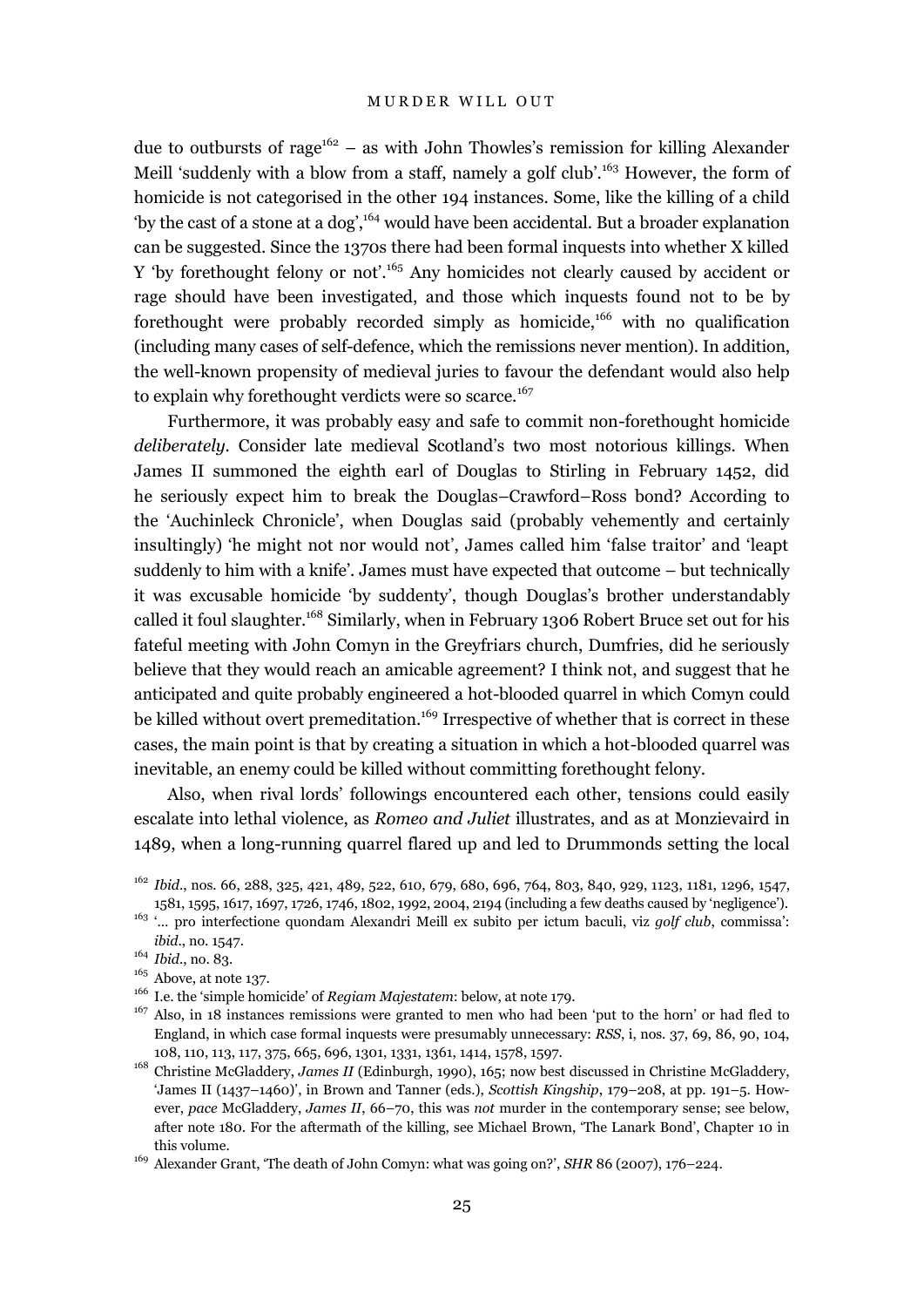church on fire with twenty Murrays inside. On the other hand, with this atrocity powerful state action was taken, not so much by the young James IV as by his council.<sup>170</sup> That illustrates the same collective desire to maintain order as in the parliamentary legislation: the collective-versus-individual pressures promoting 'peace in the feud' were operating within 'the justice of the state'. And eleven years later, 'for heartliness … amongst them', the Drummond and Murray lords received royal letters 'remitting to their kin and friends … all actions and crimes of the burning of the kirk of Monzievaird and slaughter of the king's lieges'.<sup>171</sup> Pacification of feud was always the ideal, and from the crown's standpoint the remission system was as important for achieving it as the formal 'justice of the state'.

That said, aristocratic feuding is not very visible in the privy seal register. Only twenty-four remissions or respites for homicide went to certain or probable members of the landed classes. Cuthbert Cunningham, earl of Glencairn is the greatest, but his remissions in 1508 for non-lethal forethought violence and in 1511 for killing Andrew McFarlane in Bute are not obviously connected to his long-running feud with the earl of Eglinton.<sup>172</sup> Other leading figures who had homicide remissions or respites included William Gordon son of the earl of Huntly, Archibald Ogilvie son of Lord Airlie, David Hume of Wedderburn, Hugh Rose of Kilravock, Patrick Dunbar son of the lord of Kilconquhar, William son of Matthew Wallace of Craigie, and Andrew Blackadder of that ilk, who killed two men and wounded three 'near the king's palace while the king was in residence'.<sup>173</sup> But the list is short, and most of the other twenty-four are only minor lairds.

Twenty-four is just under a tenth of the total: higher, surely, than the landed classes' share of the population, but roughly the same proportion as Gauvard found in France.<sup>174</sup> Also, hardly anyone received remissions for more than one killing, and there is only one instance (discussed below) of a killer being killed himself.<sup>175</sup> The James IV remissions and respites, in other words, give virtually no evidence of the chains of titfor-tat homicide that are usually associated with feuds. That may simply be a function of the way the documents were written; had they included the killers' narratives, the conclusion might be different. But the absence of tit-for-tat killing is also a feature (though not quite so extreme) of the French remissions. As said already, Gauvard attributed that to a crown policy of accepting that it could not prevent fatal quarrels

<sup>&</sup>lt;sup>170</sup> Macdougall, *James IV*, 83-4; Boardman, 'Politics and the Feud', 288-300.

<sup>171</sup> *RSS*, i, no. 843.

<sup>&</sup>lt;sup>172</sup> *Ibid.*, nos. 360, 2323. Also in 1511, he obtained remissions for homicide by some of his men, and for his son who had sheltered outlaws: *ibid*., nos. 2212, 2225, 2324. For the feud, Macdougall, *James IV*, 93– 6, 101, 152–4, 187–8; Boardman, 'Politics and the Feud', 171–7, 261–88.

<sup>173</sup> *RSS*, i, nos. 72 (Ogilvie), 166 (Rose), 227 (Dunbar), 412 (Blackadder), 428 (Gordon), 654 (Hume), 949 (Wallace). In addition to obvious figures like these I have counted anyone who was described as 'of' a territory. The other references are *ibid.*, nos. 35, 39, 83, 223, 351, 371, 427, 461, 625, 721, 775, 1561, 1578, 1644, 1969, 2183.

<sup>&</sup>lt;sup>174</sup> She gives 6 per cent overall, but also shows that the proportion of homicides committed by nobles and esquires was much higher than for other crimes: Gauvard, *'De grâce especial'*, 74, 528–36.

 $^{175}\,$  Below, note 178.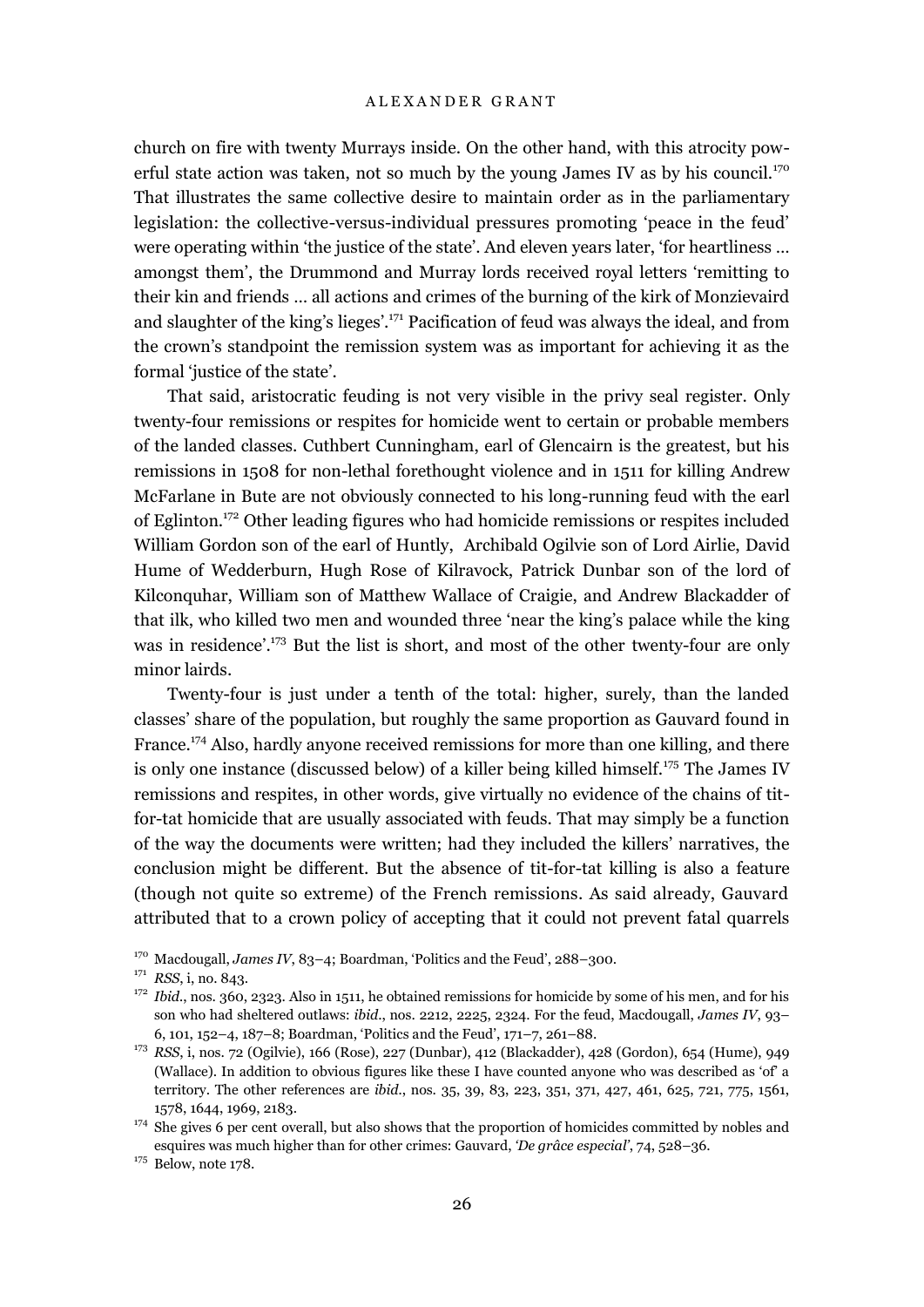from breaking out in all ranks of society – but that it could, through giving letters of remission to the killers so long as the victims' families were compensated, significantly reduce the likelihood of long-term feud, such as is found in Albania.<sup>176</sup> The evidence of the Scottish remissions in James IV's privy seal register, although a much smaller sample, indicates exactly the same conclusion – which puts Scotland beside France on Wormald's spectrum. Killing in quarrels was part of human nature, and late medieval Scotland's state machinery could not prevent it; but in normal circumstances it could stifle most potential feuds, and limit the duration of those that did break out. It did so, essentially, through the use of remissions – which could be described as harnessing the justice of the feud to serve the justice of the state.

III

However, there is a final point. Nowadays, under Scots law, all the forethought killings and many of the others would be murder.<sup>177</sup> One of James IV's remissions and respites for forethought killing is actually for murder: 'A respite to Patrick McCulloch, for … the murder and slaughter of the late Archibald McCulloch of Ardwell, committed … upon forethought felony, under silence of night'.<sup>178</sup> The 'silence of night' makes it different, in accordance with the definitions in late medieval Scotland's main legal text, *Regiam Majestatem*: 'There are two kinds of homicide. The first is murder, which is homicide secretly perpetrated without the knowledge of anyone except the assailant and his accomplices ... The second kind of homicide is called simple homicide'.<sup>179</sup> Thus secrecy is the issue – which includes killing at night.

That is not just Scottish: 'as is well known, the word "murder" is cognate with Germanic "mord" and Scandinavian "morð" signifying a secret killing'.<sup>180</sup> *Regiam Majestatem* was copying the twelfth-century English text, 'Glanvill',<sup>181</sup> while Philippe

 $176$  Above, at notes 33 and 91.

<sup>&</sup>lt;sup>177</sup> 'The classic definition of murder [is] "any wilful act causing the destruction of life, whether intended to kill or displaying such wicked recklessness as to imply a disposition depraved enough to be [intended]"': Sellar, 'Forethocht felony', 44, quoting John Hay Macdonald, *A Practical Treatise on the Criminal Law of Scotland* (5th edn., Edinburgh, 1948), 89.

<sup>&</sup>lt;sup>178</sup> *RSS*, i, no. 163, dated 17 Nov. 1497: one of the few instances of killing within a single kin. But Patrick did not survive for long: by 2 June 1498 he himself had been killed, for which his killers got respite and eventually a full remission: *ibid*., nos. 227, 1561. This is the only mention in the register of the killer being killed himself.

<sup>179</sup> *Regiam Majestatem and Quoniam Attachiamenta*, ed. and trans. T. M. Cooper (Stair Society, 1947), 253–4.

<sup>&</sup>lt;sup>180</sup> Sellar, 'Forethocht felony', 47; see also Taylor, 'Crime without punishment', esp. 295. But 'secret killing' is too narrow a definition: in Anglo-Saxon England 'it referred ... to particularly dishonourable killings, perhaps involving secrecy in some form or even an attempt to hide the victim's body' (Lambert, 'Theft, homicide and crime'); and *OED*, s.v. 'murder': 'In old English the word could be applied to any homicide that was strongly reprobated ... more strictly, however, it denoted *secret* murder'. It is best, therefore, to regard it as an outrageous, essentially unpardonable crime – of which secret killing was the typical example.

<sup>&</sup>lt;sup>181</sup> Tractatus de legibus et consuetudinibus regni Anglie qui Glanvill vocatur, ed. G. D. G. Hall (London, 1965), 174–6 (xiv, c.3).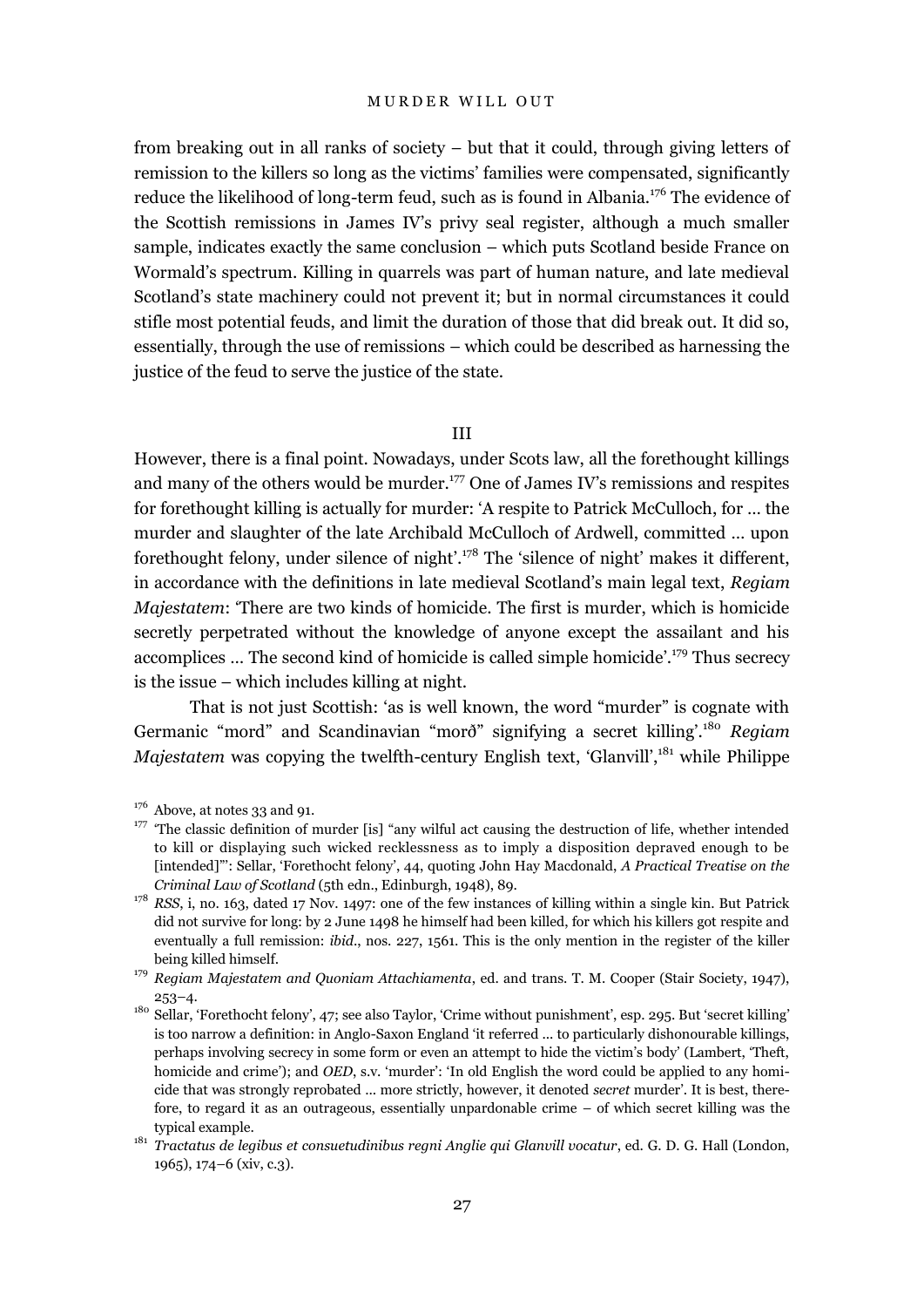de Beaumanoir's later thirteenth-century *Coutumes* state that 'murder is when anyone kills anyone else or has them killed by premeditation between sunset and sunrise, or under truce or assurance'. All three contrast murder and homicide; but with *Regiam* and 'Glanvill' the distinction is obviously between secret and open killing; while for Beaumanoir homicide is simply killing in hot blood (*chaude mellee*), which blurs the issue.<sup>182</sup> But by Beaumanoir's time, 'premeditated malice' and 'wrath' were being distinguished in England, too, and in the fourteenth century premeditation eventually came into a statute of 1390 forbidding pardons 'for murder [and] homicide occasioned by ... malice aforethought'.<sup>183</sup> Similarly but earlier, a French ordinance of 1356 banned royal remissions for 'murders and mutilations made by premeditation and evil will'.<sup>184</sup> These straddle the Scottish acts of 1370 and 1372, which also restricted remissions, and made a distinction between murder and forethought felony on the one hand and (echoing Beaumanoir) *chaudmella* or hot-blooded killing on the other.<sup>185</sup> Legal minds in all three countries were working in the same direction.

In fifteenth-century France and England, however, murder became more general, encompassing premeditated killing just as nowadays.<sup>186</sup> Scottish fifteenthcentury legislation shows a similar blurring, but in the opposite direction: from James I on, the acts mention only 'forethought felony' and 'sudden *chaudmella*', dropping murder. That might support Sellar's argument about murder being incorporated within forethought felony in the 1370s – and it could be regarded as a sub-category of the latter in Patrick McCulloch's respite. On the other hand, as we have seen, forethought felony covered more than killing, while murder was still distinct from slaughter because it was committed at night. Moreover, the Border ayres studied by Armstrong had a case of 'forethought felony by means of murder' and another of 'murder [and] killing' – 'both suggestive of secret killing, one with premeditation, the other without'.<sup>187</sup> Thus I would argue that in Scotland the concept of murder retained its special restricted meaning at least until the end of the fifteenth century – and perhaps beyond, given the definition in Skene's *De Verborum Significatione* of 1597:

MURTHURUM, whereof of some is called private, that is manslaughter, whereof the author is unknown, whereof the inquisition belongs to the crowner; as where a person is found slain, or drowned, in any place or water. Other is

<sup>183</sup> F. W. Maitland, 'The early history of malice aforethought', in his *Collected Papers*, 3 vols., ed. H. A. L. Fisher (Cambridge, 1911), i, 304–28, at pp. 307–9 for a case in 1270; T. A. Green, 'The jury and the English law of homicide', *Michigan Law Review* 74 (1975–6), 413–72, at pp. 457–72; 'Richard II: 1390, January', ed. Chris Given-Wilson, in *The Parliament Rolls of Medieval England*, 16 vols., ed. Chris Given-Wilson *et al.* (Woodbridge, 2005), vii, 127–90, at p. 155 (c.36).

<sup>182</sup> Philippe de Beaumanoir, *Coutumes de Beauvaisis*, 2 vols., ed. Amédée Salmon (Paris, 1899–1900), i, nos. 825, 828.

<sup>184</sup> *Ordonnances des Roys de France de la Troisième Race*, vol. III (Paris, 1732), 128–9.

<sup>&</sup>lt;sup>185</sup> Above, at note 138. Note that I read the 1370 and 1372 acts differently from Sellar, 'Forethocht felony', 47.

<sup>186</sup> Gauvard, *'De grâce especial'*, 798–806; Green, 'Jury and law of homicide', 469–72.

<sup>187</sup> Armstrong, 'Justice ayre', 27.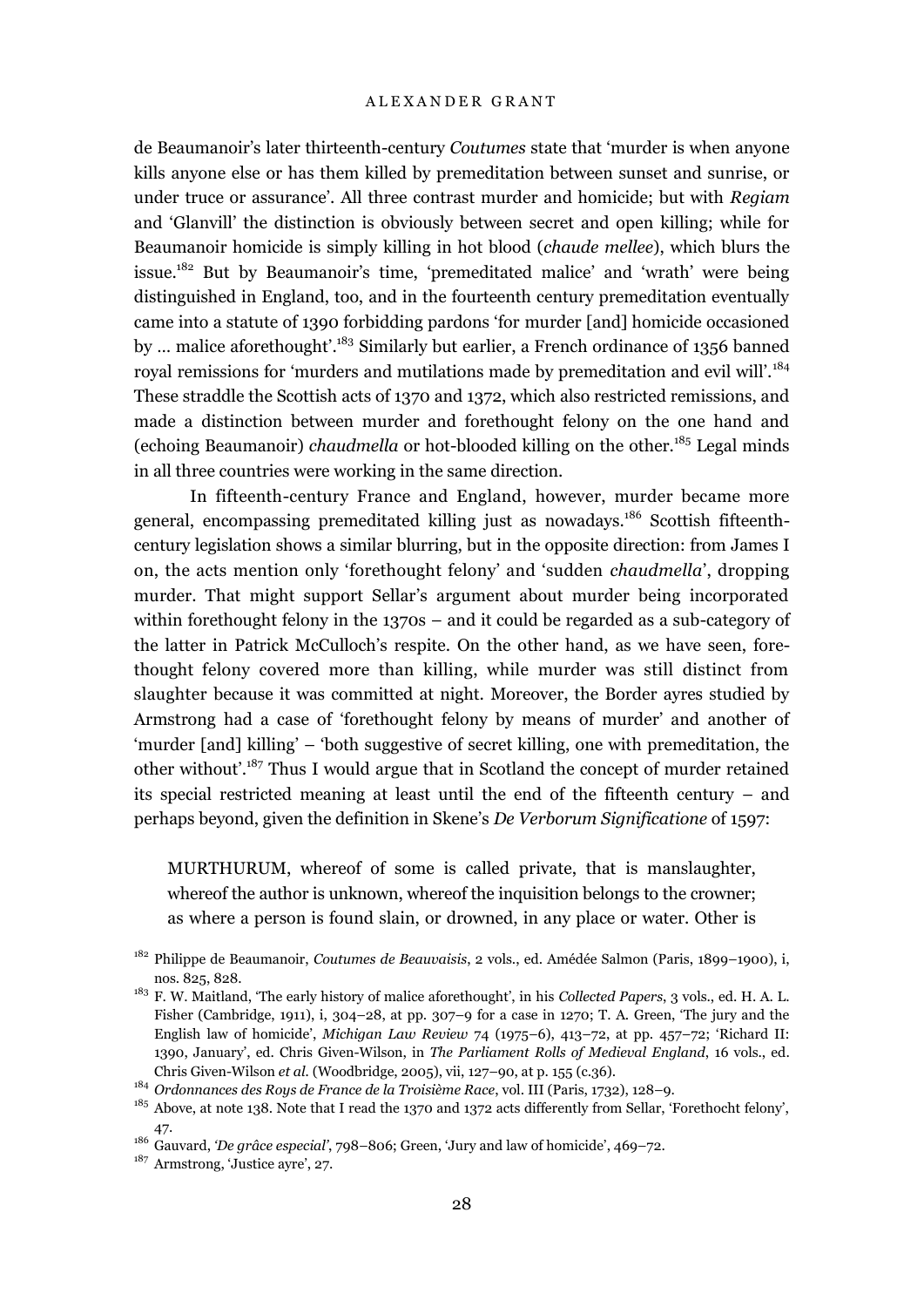public committed by forethought felony. And murder is committed by forethought felony and not by suddenty.<sup>188</sup>

Skene was following *Regiam Majestatem*, but glossing it for his own time; and while murder comes under forethought felony, it is still non-public, with unknown perpetrators – in other words secret.

In a sense, that concept of murder survives today, in crime fiction: there would be no detective novels if all killings were public! Not knowing 'whodunnit', was, of course, crucial in the worst of Scotland's political killings, that of Henry Stewart Lord Darnley, the king-consort – which was certainly murder. And in ordinary life there were no doubt many occasions when a body was found, and the questions had to be asked: had the deceased been killed, was the killing deliberate, and who was responsible? But in the past, if there was a suspect, one popular solution was the process of 'cruentation': he was brought before the corpse, which, it was believed, would bleed or speak out if touched by its murderer. An echo of this is found in the case of Sir James Standsfield, who was found dead, apparently drowned, in winter 1687–8; because his son would not let the body be viewed, he became suspect, and was eventually tried for murder.<sup>189</sup> Earlier, the practice had been common in both Britain and France:<sup>190</sup> so, whatever the legal terminology, 'secret' killing was different and special. The most famous illustration of that is in Chaucer's 'Nun's Priest's Tale': two friends stayed in a tavern, and one dreamed that the other was being murdered; next morning, when told his friend had left, he remembered the dream and found the body: 'murder will out'.<sup>191</sup>

In addition to obvious shock, two factors surely made secret killing so awful. First, whereas open revenge killing would be presented and understood in terms of honourable reaction to insult or the like, a secret killer was a dishonourable coward. And, even worse, his victim's kin would find it hard to achieve closure through either compensation or revenge – and they might even attack the wrong person in trying. Consequently, the secret killer was deliberately rejecting his society's pacification mechanisms. Thus when, according to Bower, Roger Kirkpatrick was killed by his guest Sir James Lindsay 'after the wine had been pleasurably drained', and Lindsay then fled on horseback but did not cover more than three miles, we might blame alcohol and think that peace could still be made. Instead, Bower relates, David II immediately held an assize which put Lindsay to death – as much, it seems, for running away (under

<sup>188</sup> Sir John Skene, *De Verborum Significatione* (Edinburgh, 1597), s.v.

<sup>&</sup>lt;sup>189</sup> Rab Houston, 'Scotland's coroners: sudden death and the office of coroner in North Britain from the twelfth to the nineteenth centuries' (forthcoming), at note 8.

<sup>190</sup> Malcolm Gaskill, 'Reporting murder: fiction in the archives in early modern England', *Social History* 23 (1998), 1–30; Gauvard, *'De grâce especial'*, 179–89.

<sup>&</sup>lt;sup>191</sup> Geoffrey Chaucer, 'The Nun's Priest's Tale', in *The Riverside Chaucer*, ed. Larry D. Benson (3rd edn., Oxford, 1988), 253–61, at pp. 255–6 (lines 2984–3063).